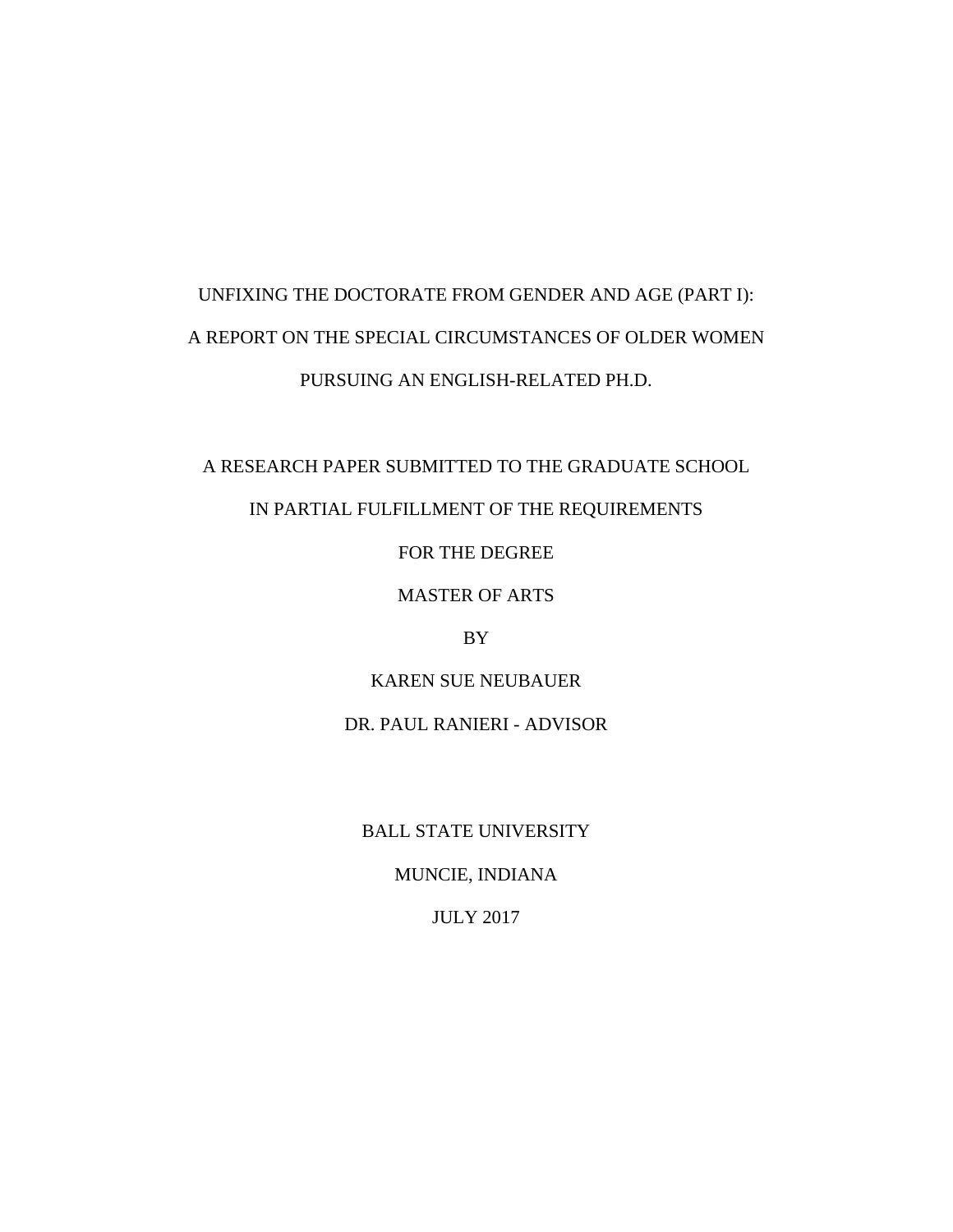## Background

Recent studies call into question the traditional doctorate and its application to contemporary contexts in and outside academia, especially for an increasing number of graduate students who also do not fit the historic archetype in that they are neither male nor young. Nontraditional-age women often find the doctoral process not that far removed from what Douglas Archbald describes as the "fixed-term" traditional degree, emerging from longstanding European traditions of scholarly inquiry and research in traditional structures: on-campus residency with subsidized housing, brick-and-mortar classrooms, laboratories, and libraries, two to three years of coursework, plus several more to write the dissertation, often in conjunction with a paid teaching assistantship to help defray tuition and living expenses (8). Historically, the traditional doctoral student was a young adult, white male who continued on to graduate school directly or shortly after obtaining his bachelor's degree (the latter being a term the *Oxford Dictionary of the Middle Ages* traces to vernaculars signifying a single male).

Archbald suggests that the contemporary definitions of a traditional doctorate should be less fixed, as the demographics of higher education widen, the number and variety of programs of study increase, and more institutions compete for the growing demand for doctorates, while the number of assumptive tenure-track positions at end of the historic doctoral path decreases. The role gender plays in defining the contemporary doctorate has been studied extensively (Bivens et al.; Miller; Enos; Offerman; Perna) as it accounts for one of the largest swings in doctoral demographics. In the 1920s, roughly 12 percent of advanced degree seekers were female (Archbald 14); in 2014, approximately 46 percent of the 54,070 doctorates awarded were to women, according to the annual *Doctorate Recipients from U.S. Universities* report (NSF 2). The total number of doctorate recipients for both men and women has increased every year since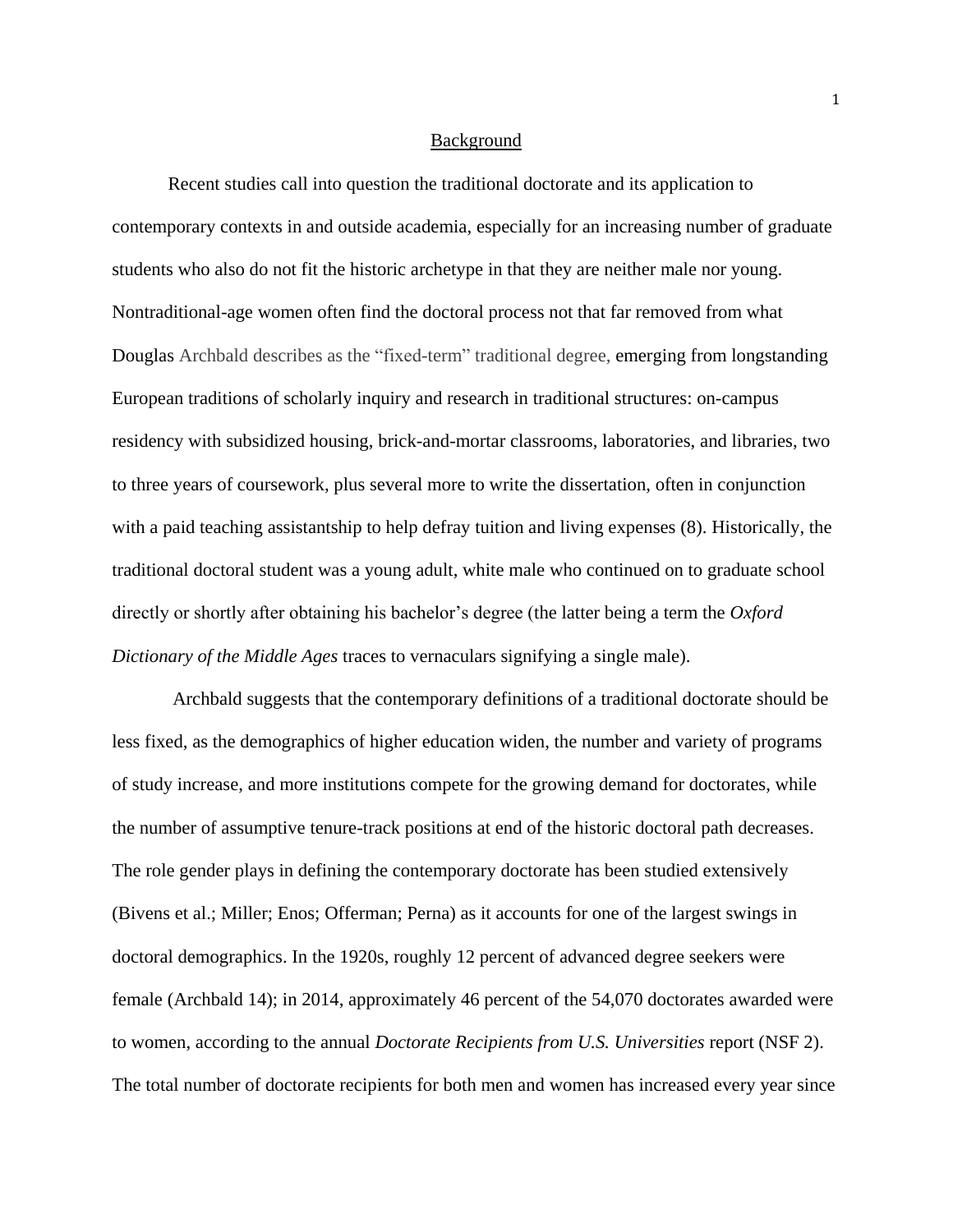2010, but the growth for men is slower and declining in some humanities programs (NSF 3). Specific to this study, of the 5,599 degrees awarded in humanities and the arts in 2015, 51 percent were to women (NSF Table 6). The total number of completed doctorates in rhetoric and composition has only been reported since 2012, when 154 were identified, compared to 240 in 2015, and of those, 62.9 were women (NSF Tables 13 and 16). The significant increase in female graduate students is, however, only one factor in remapping paths to a Ph.D.

The doctoral population is also aging, tied to growth in adult education with corresponding opportunities for part-time and distance learning in the pursuit of professional doctorate (Archbald 13). The median age of doctoral recipients in 2014 was 31.4 for men and 31.9 for women, but the discrepancy between the genders grows after age 40, with 6.2 percent of female and 5.3 percent of male graduates ages 41-45 and 10.2 percent of female and 5.7 of male recipients over 45 (NSF Table 27). While 72 percent of women earning doctorates in 2014 were 35 years of age or younger (NSF Table 27), this study is interested in the remaining 28 percent, those who have spent significant time outside the academy before pursuing their doctorates. For this group, time-to-degree may fall outside the median, a calculation heavily influenced by young adult students who take a linear path in pursuit of their first career, or what Archibald calls the "pre-career" doctorate reminiscent of the fixed traditional definition (10). Taken as a whole, the time between entering graduate school and earning a doctorate has decreased over the past 20 years, especially in education (from 16 years in 1994 to less than 12 years in 2014); in the humanities, the median time-to-degree decreased from 10 to 9 years (NSF 6). In English, the average time-to-degree is nine years (Golde and Walker 352). Nevertheless, expectations of completion in five to seven years persist among institutional administrations and in-coming graduate students (Archibald 10). This difference of a few years in the expectations and reality of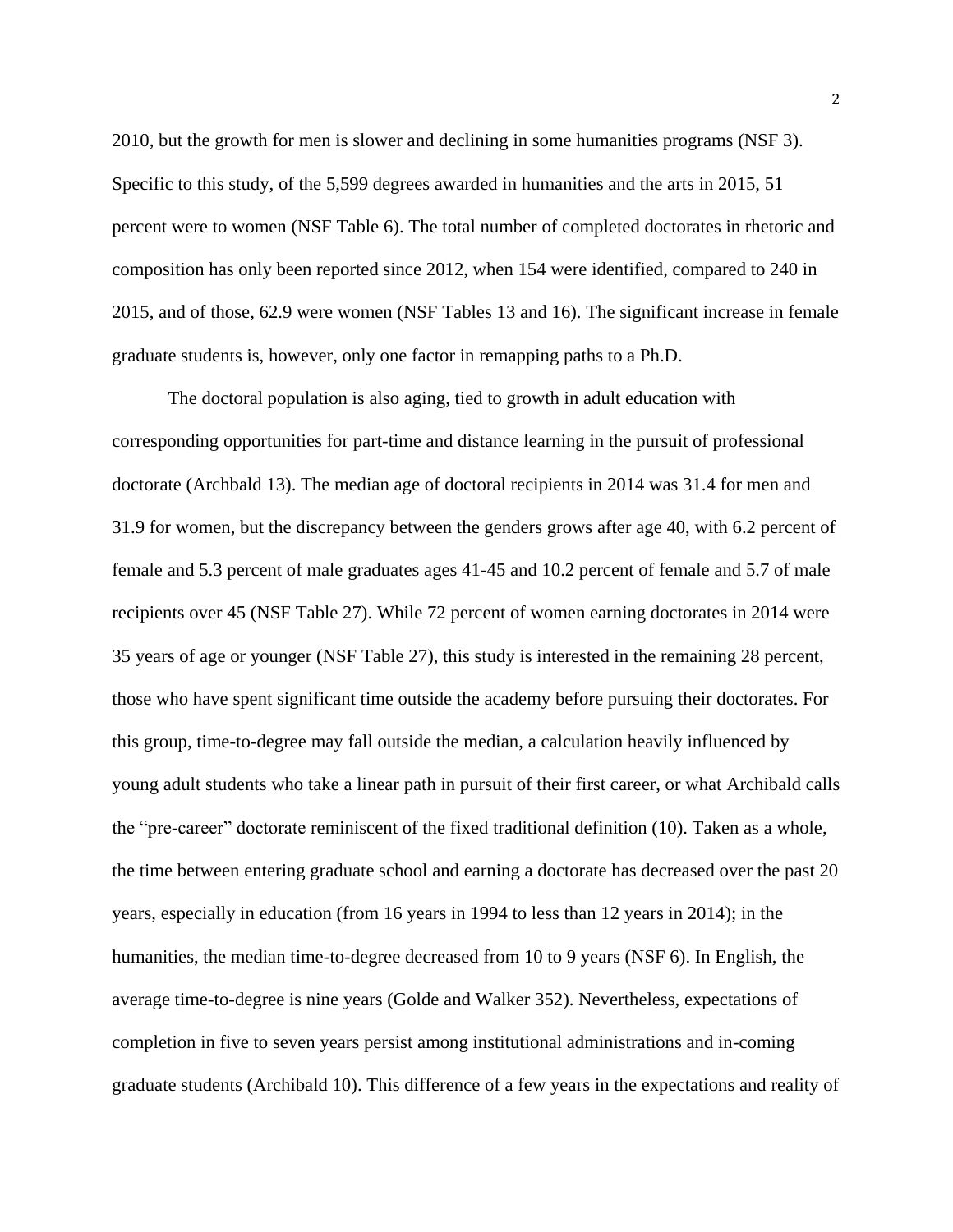time-to-degree can be significant for women who get a later start on their studies, and, therefore, may have fewer years to reap the benefits of a doctorate than those who begin in their twenties.

But post-degree expectations may be different for women who begin at a point when other academics their age are reaching the height of their careers or winding down toward retirement, particularly in a contemporary environment with decreasing opportunities for the fixed-traditional goal of tenure. Regardless of age or gender, the proportion of doctorate recipients with commitments for employment or postdoctoral study is in decline, and the percentage with such plans is lower in the humanities, at 55 percent, compared to education, physical or social sciences, at 65-70 percent (NSF 9). Generally, there is a downward trend in the number of tenure-track positions, especially in particular fields and for courses with a large number of sections (Taylor 47; AAUP 170). Tenure itself is under attack in the United States, including legislation in Wisconsin (Flaherty "Wisconsin"), Iowa, and Missouri demanding the elimination of tenure in publically funded institutions (Flaherty "Legislation"). The American Association of University Professors notes a growing number of faculty categories outside tenure-track, with distinct titles, responsibilities, rights, and privileges (170); however, since these categories vary among – and often within – institutions, it is difficult to identify, let alone inform prospective graduate students, about these non-tenure alternatives that now make up the majority of career options they will likely explore.

Specific to this study of fields related to English: although tenure-track positions are not an impossible goal for nontraditional-age academics, contingent employment is more likely, particularly for women in who are place-bound because of familial or other obligations, both of which are likely for older women. The intersection of gender and contingency in composition instruction has been examined for decades. Theresa Enos' seminal 1996 study of male and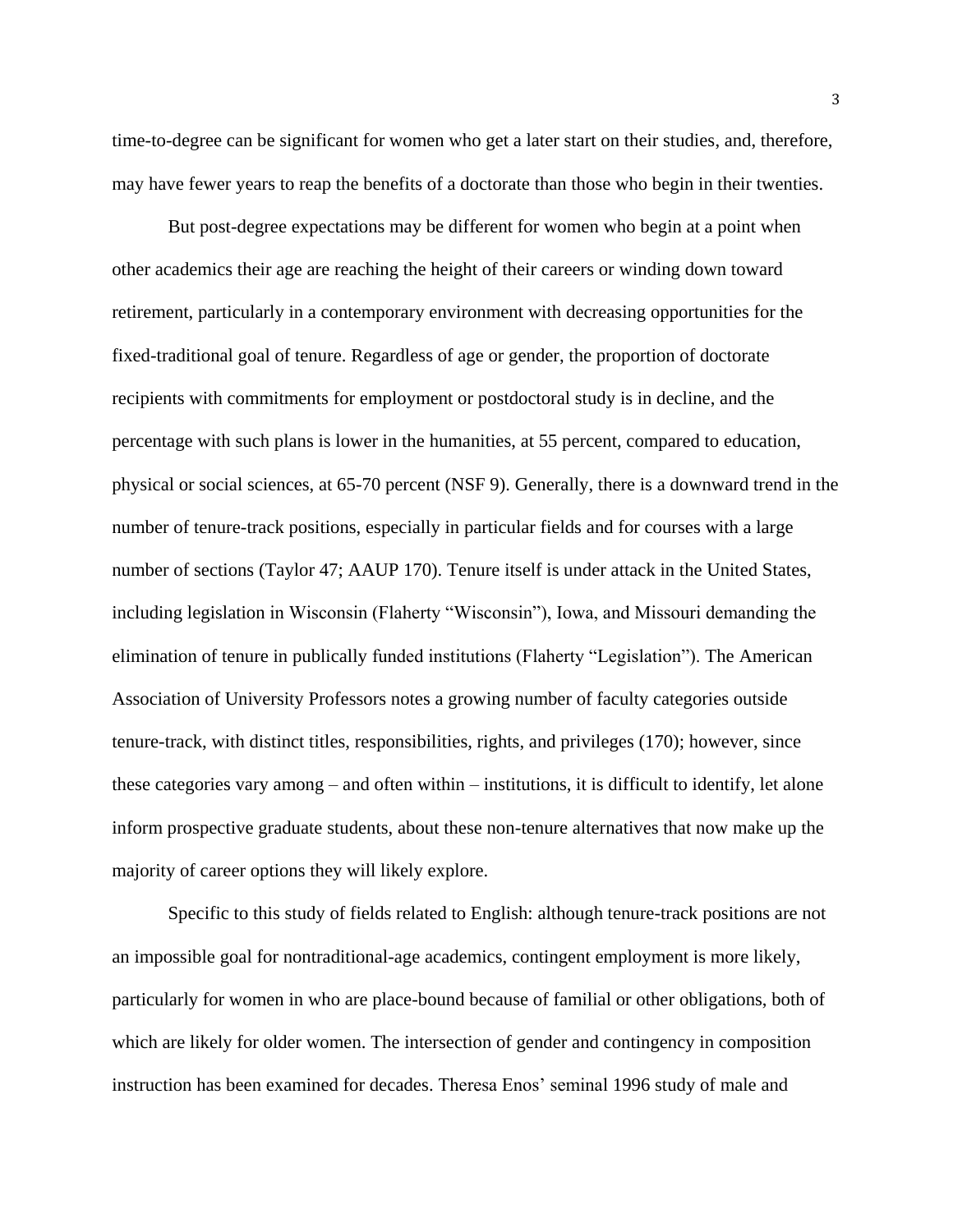female writing instructors, *Gender Roles and Faculty Lives in Rhetoric and Composition*, touched on age briefly in discussing a question about whether respondents considered their academic careers nontraditional (23). Building on Enos' work, in 2013, Bivens et al. argued that most women in academia still cannot "make it" as defined in 1997 by Ballif, Davis, and Mountford in *Women's Ways of Making It in Rhetoric and Composition.* In 1991, Susan Miller referred to women who took on contingent faculty positions as the "sad women in the basement," valued only for their role in maintaining the comfort of those on the upper levels of the institution: tenured faculty members who prefer to teach graduate courses and support those who will follow their traditional path into academia (121). Such hierarchal segmentation reinforces inequities in compensation and academic recourses, and makes moving from one status to another difficult (Perna 586). While tenure-track appointments of women increased 22 percent between the mid-1970s through mid-1990s, the increase of women in non-tenure track positions increased 142 percent during the same period (Perna 585). This growth is often tied to the demand for undergraduate core classes such as English, which require the kind of trained instructors that doctoral programs provide in teaching assistants and early-career graduates. These roles may be seen as temporary rights-of-passage – a few years paying academic dues, doing research and publishing, until prime positions open up. But, while Golde and Walker report that more than half of English Ph.D.s are eventually able to find tenure-track positions, that leaves almost as many who do not (353). Instead, these Ph.D.s work outside the academy, where they are not recognized members of the profession and are invisible to potential graduate students (353). Taken as a whole, "The life of a doctoral student in English…is characterized by slow progress toward uncertain job prospects" (Golde and Walker 352). While scholarship on these issues is growing (AAUP; Bousquet et al.; CAW 2012), none has been located that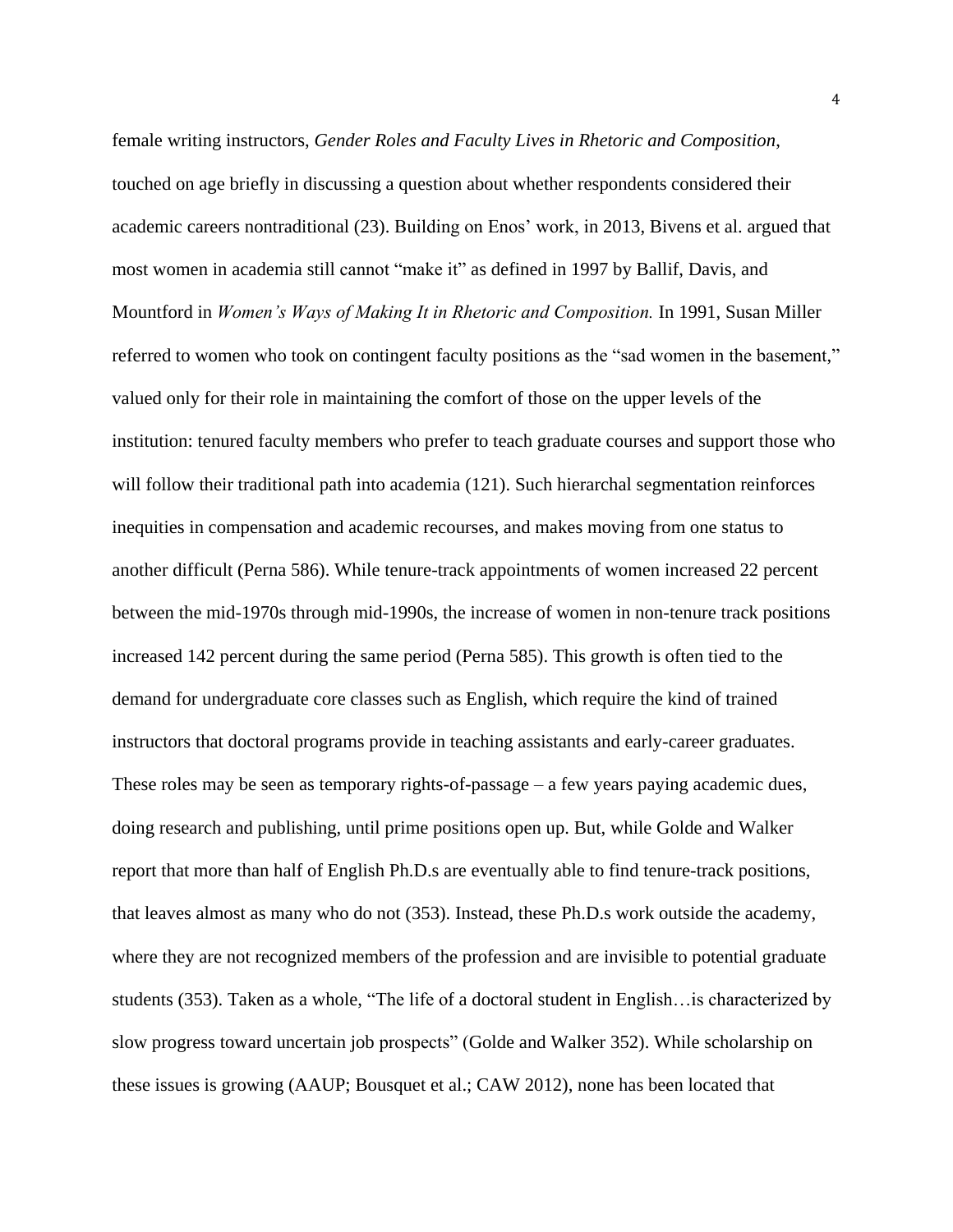specifically addresses the double-bind for older female students who arrive late to pursue a timeintensive degree program with hopes for advancement during a shorter career span than their younger classmates.

There are also significant gaps in examining a related component of a fixed-term doctorate: how nontraditional-age women finance their studies. Reports do not break down demographics beyond broad fields of study and gender; however, some general trends can be seen. Overall, research and teaching assistantships continue to be the most significant source of funds reported, and fewer doctoral students rely on loans or personal earnings and savings than in past years, while fellowships or grants have remained stable since 2004 (NSF 5). Breakdowns by field reveal higher percentages of financial support in almost all categories for doctoral students in life sciences compared to those in humanities (NSF Table 37). For example, 36.4 percent of women earning doctorates in 2015 in life sciences cited grants as part of their financial support, compared to only 12.1 of women in the humanities (NSF Table 37). While teaching and research assistantships contributed 21.3 and 28.3 percent respectively to the financial support of women in life sciences, these percentages for women in the humanities were 15.7 and 6.9 (NSF Table 37). Loans of any type were reported by 19.1 percent of women in life sciences and 15.1 percent of those in humanities. Personal earnings while attending graduate school were cited by about the same percentage of women in both broad areas: 18 (NSF Table 37). However, the fact that half of students pursue doctorates part-time (many while working full-time) might indicate a need for further differentiation by life-stage, with older graduate students more likely to be financially responsible for themselves *and* supporting dependent children who may be pursuing their own degrees. While some parents may have saved to fund their children's undergraduate studies, few likely had the foresight to set aside funds for their own graduate studies. And, while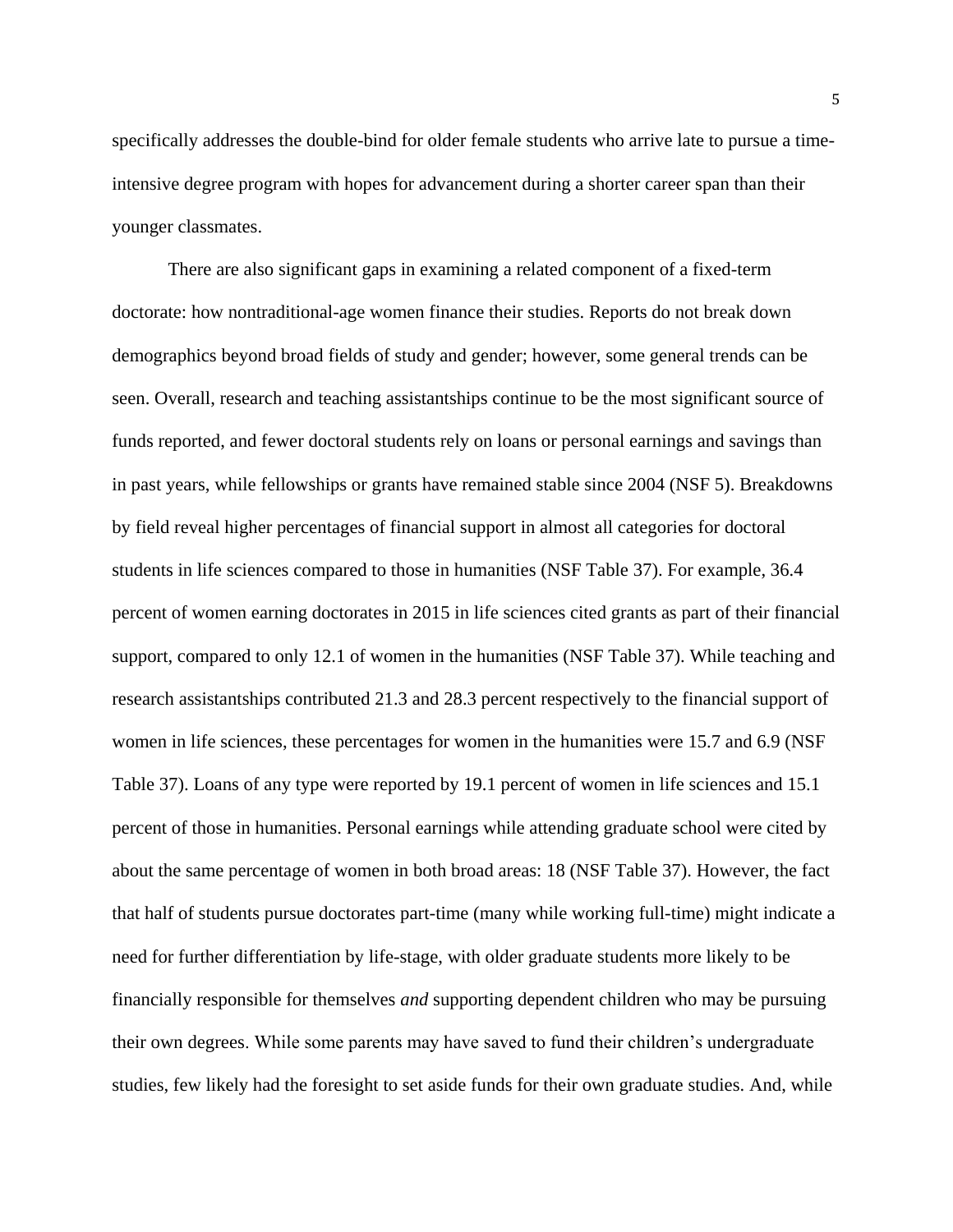Kiplinger's reports that most financial aid programs have no age restrictions, it cautions that older students need to consider how their shorter career life, compared to those who graduate in their 20s and 30s, will affect their ability to pay back loans before their retire. Other funding sources such as company tuition assistance and tuition discounts or waivers for "seniors" are available on a case-by-case basis, as are tax incentives such as Lifetime Learning credit, but there is no evidence of widespread institutional support for nontraditional-age students who are trying to navigate the maze of funding their own graduate education (Sousa 48).

As a group, the older female doctoral student remains under-reported and under-studied. While factors such as gender, race, ethnicity, language, and first-generation students have been examined, especially at the undergraduate level, their intersection with age and the pursuit of an advanced degree has not. The experiences of women who begin their doctoral studies beyond the age of 30, when most women who pursue a doctorate are finishing, bear further examination.

#### Purpose of the Research Project

The purpose of this study is to identify areas of concern specific to women who begin pursuing graduate degrees in the United States later than a traditional age, to inform revisions in and expectations of higher education for a growing population of adult learners. Current efforts focus on older doctoral students in the field of rhetoric and composition. Results from Part I of the study will be used to plan further research to contribute to the understanding of the terrain women graduate students of nontraditional ages must navigate as they participate in programs that were not designed with them in mind. The following research questions framed Part I:

1. How do self-identifying "nontraditional" female academics describe their motivations for pursuing an advanced degree?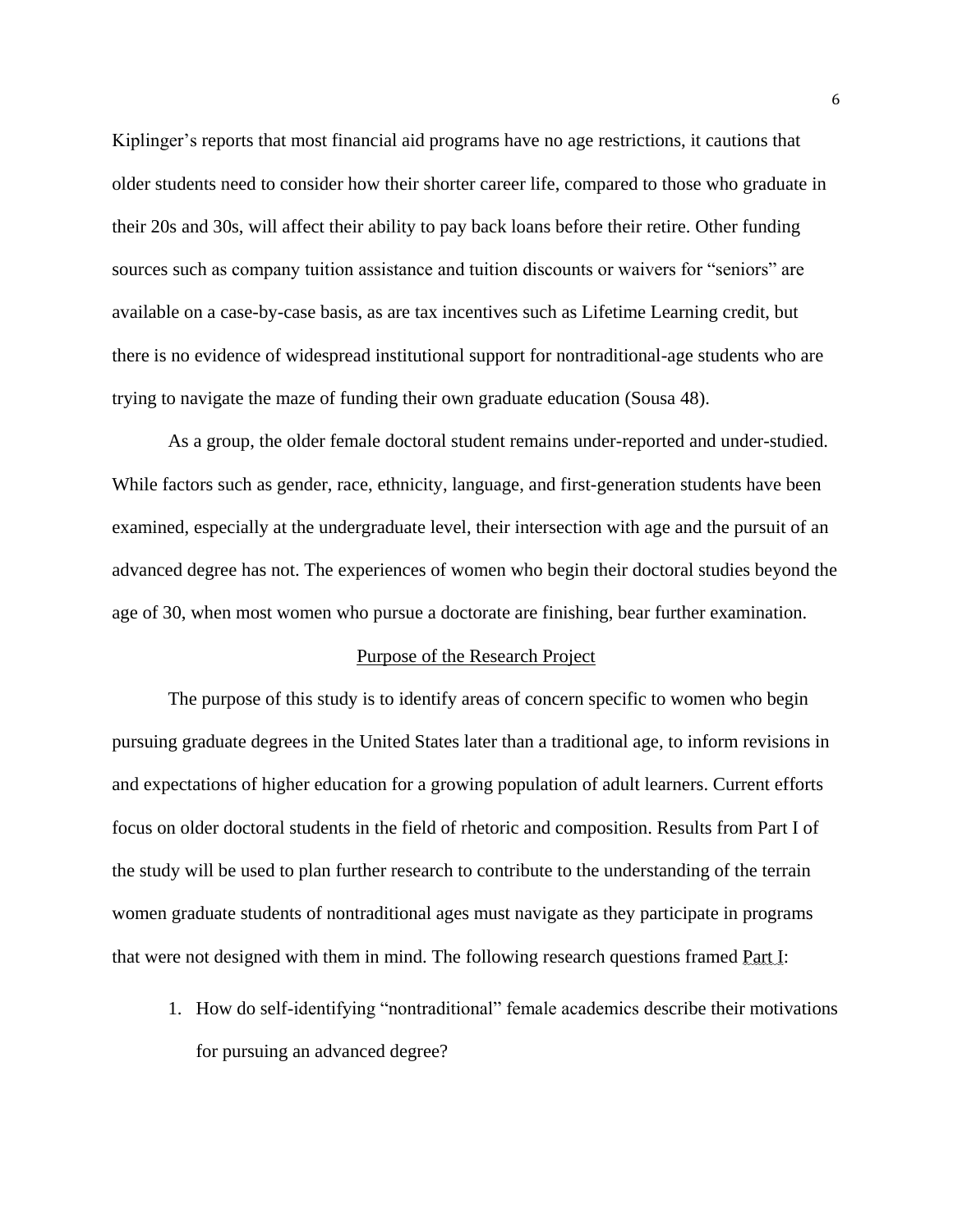- 2. What challenges and obstacles have been experienced by those identifying as "nontraditional women in academia"?
- 3. What support and rewards do nontraditional-age female graduate students experience?

# Methodology

In its entirety, this is a mixed-methods study that will analyze three overlapping sets of data, searching for convergence among multiple and different sources of information to form themes or categories (Creswell and Miller 126). The researchers will also use validity procedures that include self-disclosure and collaboration with participants in the study, reflexivity in tracking for bias through thick description, checking-in with responders, and utilizing theories and multiple investigators (Creswell and Miller 127).

The study will include the following sets of data:

- 1. (Part I) An anonymous survey of academics self-identifying as nontraditional and female. The survey opened on October 25, 2015 and was closed at the end of December 2015.
- 2. (Part II) In-depth interviews with survey respondents who agreed to them.
- 3. Literature review of issues related to nontraditional-age female academics. These sources were collected and analyzed during and after the survey.

This report outlines only the findings of the first data set. In order to examine the life conditions of women who pursue graduate degrees at nontraditional ages, a 14-question survey was distributed electronically (via hyperlink to Qualtrics) during the fourth quarter of 2015. The convenience sampling began in connection with a collaborative interactive presentation on the topic "Women's Ways of Making It (Off the Tenure Track)" at the 2015 Feminism and Rhetoric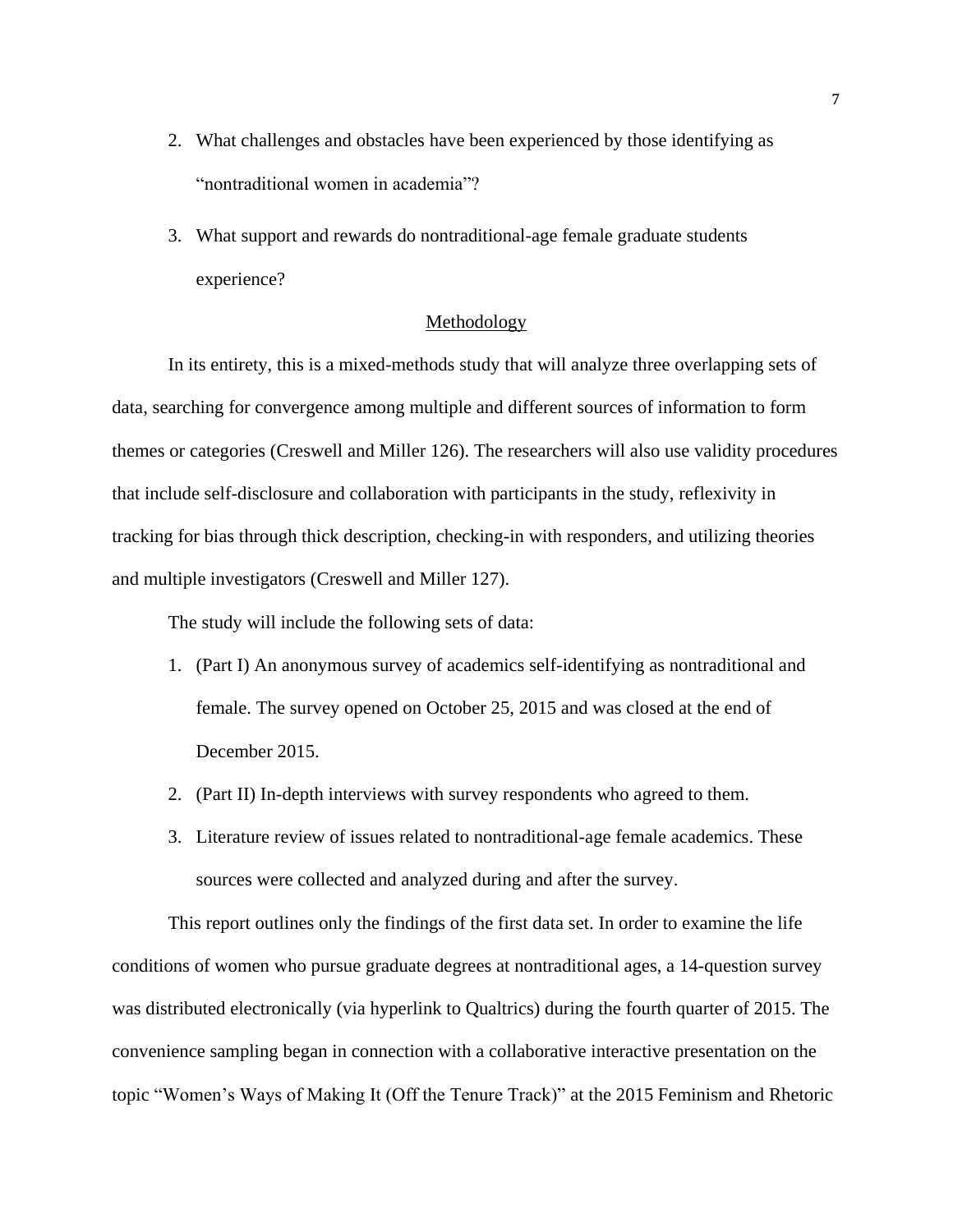conference at Arizona State University, Oct. 28-31 (Evans et al.). Fliers outlining the study and providing the survey hyperlink were distributed during the conference and via email on the listserv of the Coalition of Women Scholars in the History of Rhetoric and Composition, the listserv of Writing Program Administrators, and the Writing Center Mailing List. Respondents were encouraged to forward the invitation to participate in the survey to other women who were pursuing or had pursued graduate work as nontraditional-age students. Each researcher also shared the survey with members of her own institution and with friends and colleagues who then passed it on. Within those parameters, respondents were self-selected and anonymous.

#### Results

A total of 270 respondents began the survey in late October 2015, and a consistent 207 responses were completed by the end of December 2015. The total number of responses to each question varied, as none were forced responses<sup>1</sup> and the option for "no response" was provided to each question. The population of responders to the survey represented the target of women pursuing advanced degrees related to English or Rhetoric and Composition at nontraditional ages. Of the 206 respondents to the question about what decade of life they decided to go back to school for an advanced degree, slightly more than half (105) were in their 30s, 30 percent (62) in their 40s, 10 percent (21) in their 50s, and two responders made the choice in their 60s or beyond. Another 16 did not indicate their age; nevertheless, it is clear the response population consists largely of women who began their advanced degrees between the ages of 30 and 50 (Figure 1), which puts their graduation age well beyond the 2014 median of 31.9 and within the

 $\overline{a}$ 

<sup>1</sup> Qualtrics Polling Software provides a number of validation options to encourage respondents to answer questions before moving on in a survey. When "force response" is applied to a question, the respondent cannot move forward in the survey without first answering the question. There was concern this tactic might appear coercive and cause some volunteers to abandon the survey, so it was not adopted in Part I.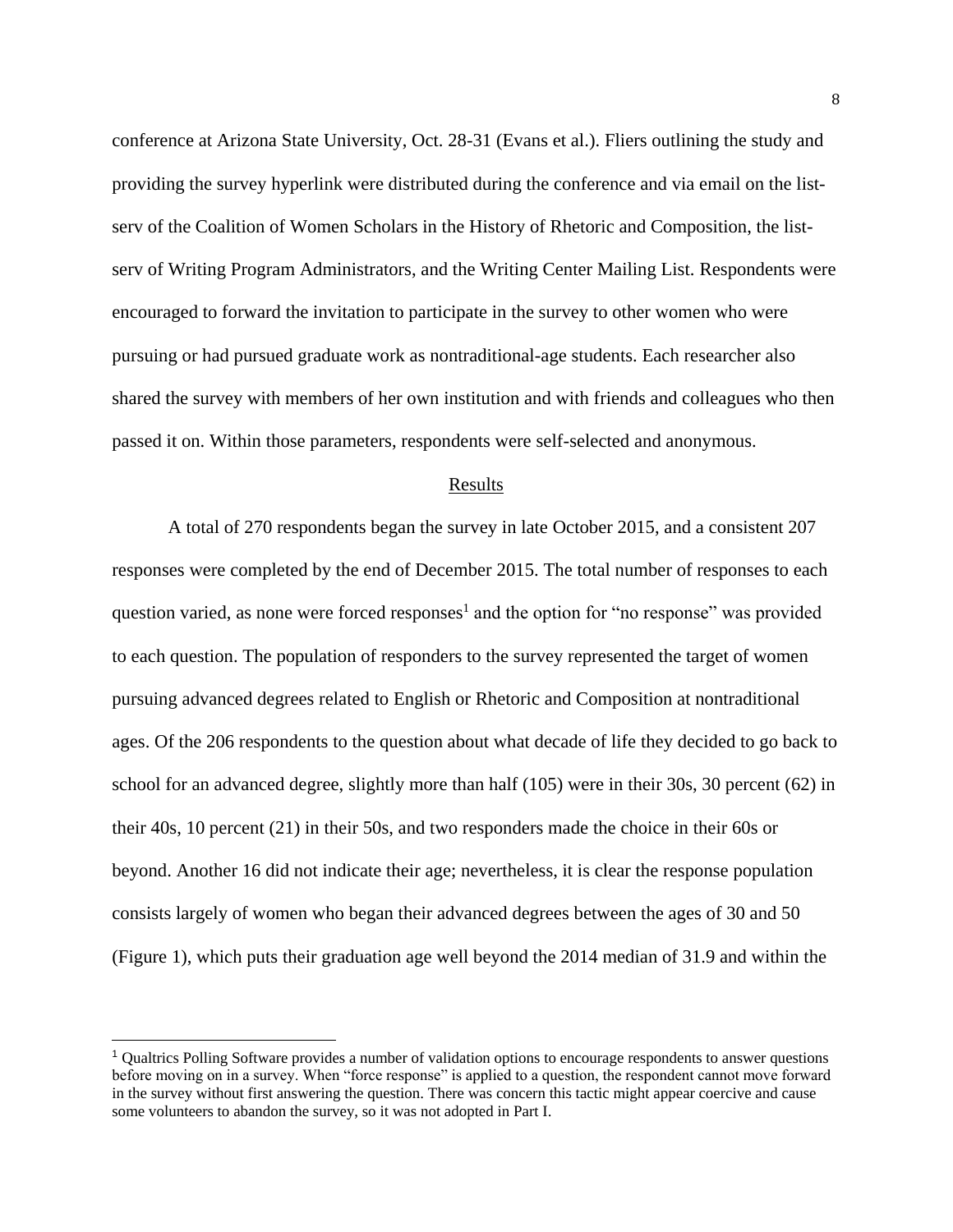28 percent minority of women who were older than 35 when they earned doctorates (NSF Table 27). By comparison, and according to their own definition, most survey responders were nontraditional-age doctoral students.

Half the respondents (51 percent of 251 responses to the open-ended question) pursued degrees in English and/or Rhetoric and Composition, another 7 percent in Literature, and 5 percent in fields related to Writing (Figure 2). Education and English Education were represented in 8 percent of responses. Communication and Medical-related fields such as Nursing were identified by 3 and 2 percent of respondents. Eleven percent of responses represented numerous other fields such as History, Library Science, and Psychology. Many of those falling in the latter miscellaneous category also identified English or Rhetoric as a second graduate degree, therefore meeting the survey target group of English-related studies.

Fifty-two percent of responders identified as nontraditional females in pursuit of a doctorate; 41 percent identified as master's students (Figure 3). Some overlap is assumed, in that many of those who pursued a doctorate likely also completed a master's degree.<sup>2</sup> About 80 percent of English doctoral students earned a master's degree in English, according to the 2006 Carnegie Essays on the Doctorate (Golde and Walker, 352), The majority of respondents identified as full-time students when pursuing their advanced degree (Figure 4). The majority of responders – 65 percent (153) of the 236 responding to the question -- had completed their advanced degrees (Figure 5) and, of the 81 who had not finished their degree, 69, or 96 percent, planned to finish. Here again, some overlap is assumed, based on comments from responders

 $\overline{a}$ 

<sup>&</sup>lt;sup>2</sup> The language of the options in the survey was "M.A." and "Ph.D." Based on the diversity of programs and degrees reported in other areas of the survey, in future research, questions related to degrees pursued may be modified to allow for master's or Ph.D. only, or both, and an option for "Other" to capture other types of degrees or certificates.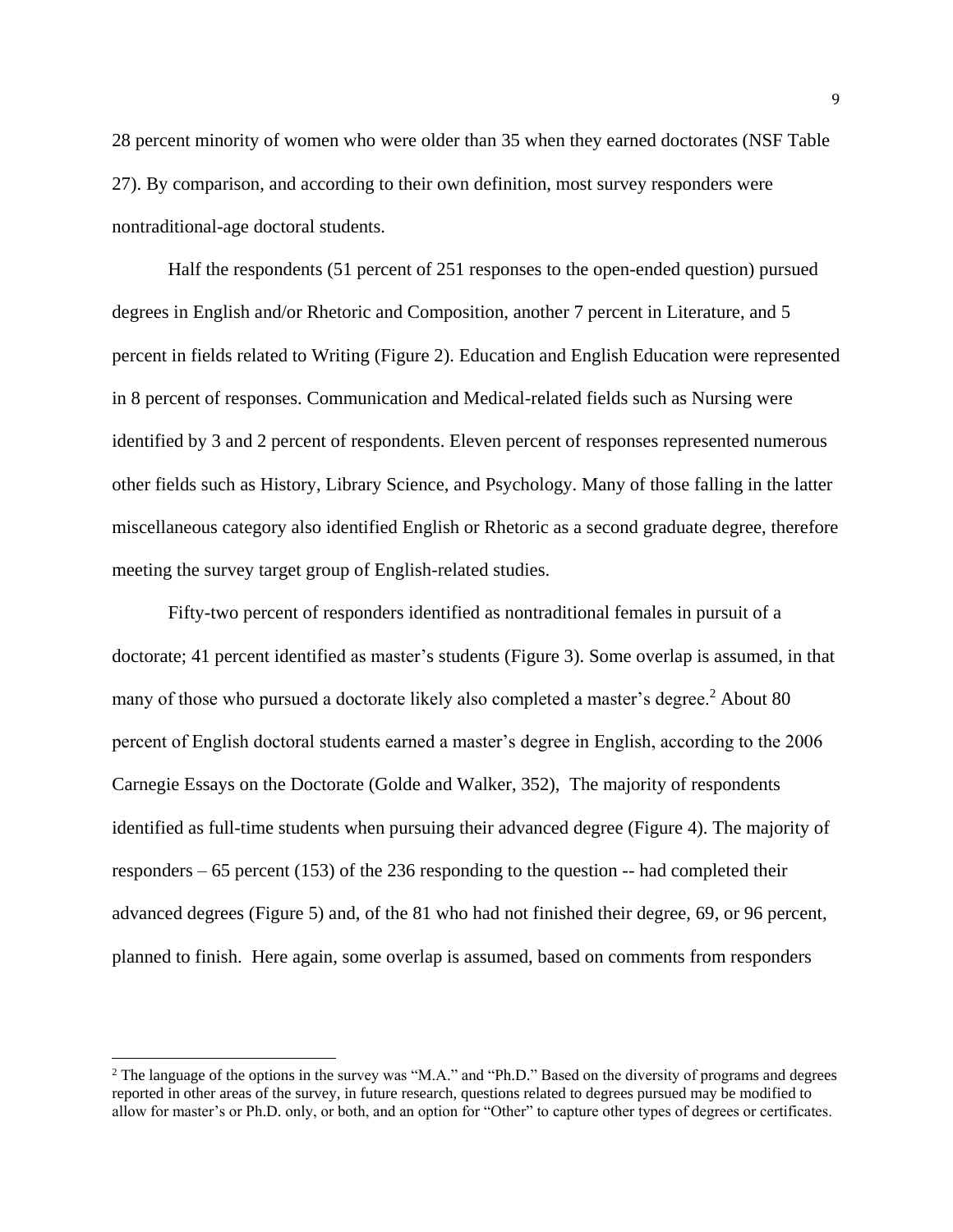who indicated their status fluctuated depending on work and family situations. One respondent, in particular, explained how her shifting academic role was heavily influenced by funding:

I worked in hourly and clerical staff positions at the university for 17 years, putting my children through college as well as earning my own tuition. The phrase in use by some for women who work like this is 'tuition whore.'…I tell people I quit my job to become a graduate assistant (and then an adjunct) because I needed to have teaching experience if I hoped to get a job. The older I got the more professors told me this was true; but once I was dependent on grad assistant income, the money dried up because I didn't come into the program as a full-time student with a full funding commitment. I had to apply each year, and was only eligible if someone left the program and there was an unexpected open line. Don't get me wrong! I was grateful when it happened; but the uncertainty and the need to hunt for (adjunct) jobs every year cut into my productivity and lengthened the dissertation process. Some of the health and family issues I encountered might not have happened had I been able to concentrate on teaching and writing more and job hunting less (and thus finished faster).

Answers to a question about positions served revealed that survey responders had or were working across an academic spectrum. More than half the 204 responders identified as past or present graduate assistants, which fits with funding support figures (NSF 5) (Figure 6). Almost 55 percent of responders were or had been part-time contingent faculty; while this is higher than the American Association of University Professors (AAUP) 2011 figure of 41.5 percent of faculty in higher education as part-time (Curtis 1), it can be assumed that some responders were no longer in these positions. Still, according to a study conducted in 2011 by the AAUP, 76 percent of instructional staff are contingent, non-tenure-track, or graduate student employees (2),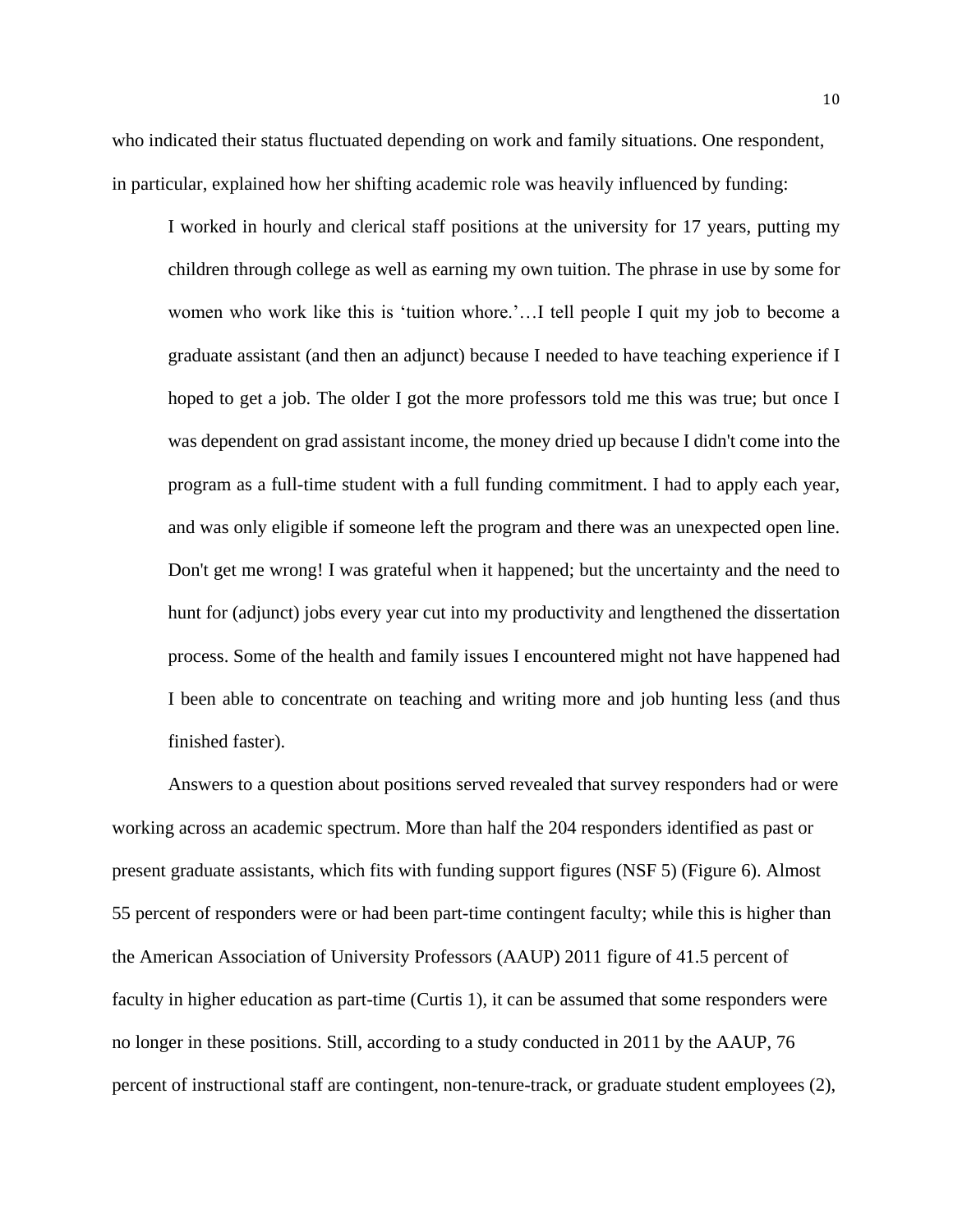with approximately 51 percent of those female (18). This range of positions is represented in respondents to the survey, who also provided further insight into their sometimes-patchwork academic lives, such as: "I am an adjunct here but also served in a tenure-track position in the public schools K-12."

Additionally, one-third of the survey responders were or had been tenure-track and 17 percent were tenured faculty, as compared to AAUP's numbers of 6.9 and 16.6 respectively (Curtis 1). One-quarter were or had been non-tenure-track faculty and about the same percent identified as full-time contingent faculty; these numbers are higher that AAUP's reported fulltime, non-tenure-track faculty at 15.7 percent. Almost 37 percent of responders identified as administrative or staff, and another 12 percent selected none of the above. It is difficult to put these numbers into perspective without further details on the types of positions they represent, but the percentages do reflect concerns raised by AAUP and others that the number of administrative positions is trending up, even as tenured positions trend down. Of respondents who offered further details, four percent identified with writing program or writing center roles (tutor, coordinator, or director), several listed administrative titles such as IT director, department head, and endowed chair, and two were employed in full-time non-academic work. Comments included the following:

My "other" position is a full-time staff position as Writing Center Administrator. I am contingent faculty at another university.

I am currently an at-will tutor in a writing center at a for-profit online institution. I direct a writing program at a small liberal arts college.

Whether answers to this particular query on the survey are generally representative of nontraditional-age women pursuing doctorates in English-related field will be explored in the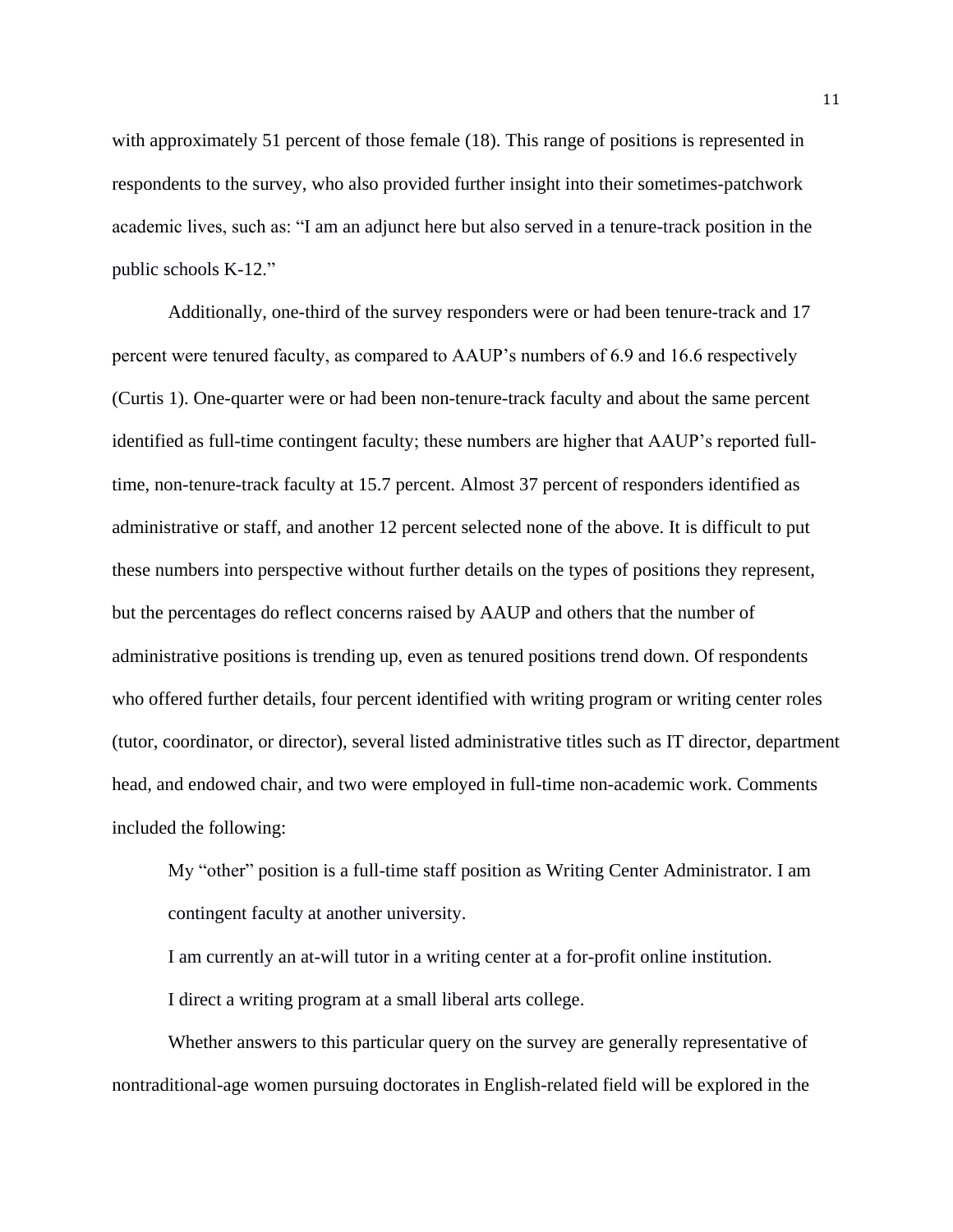







*Figure 2 Fields of study*



*Figure 1 Full- and/or part-time student*



*Figure 3 Degrees pursued*



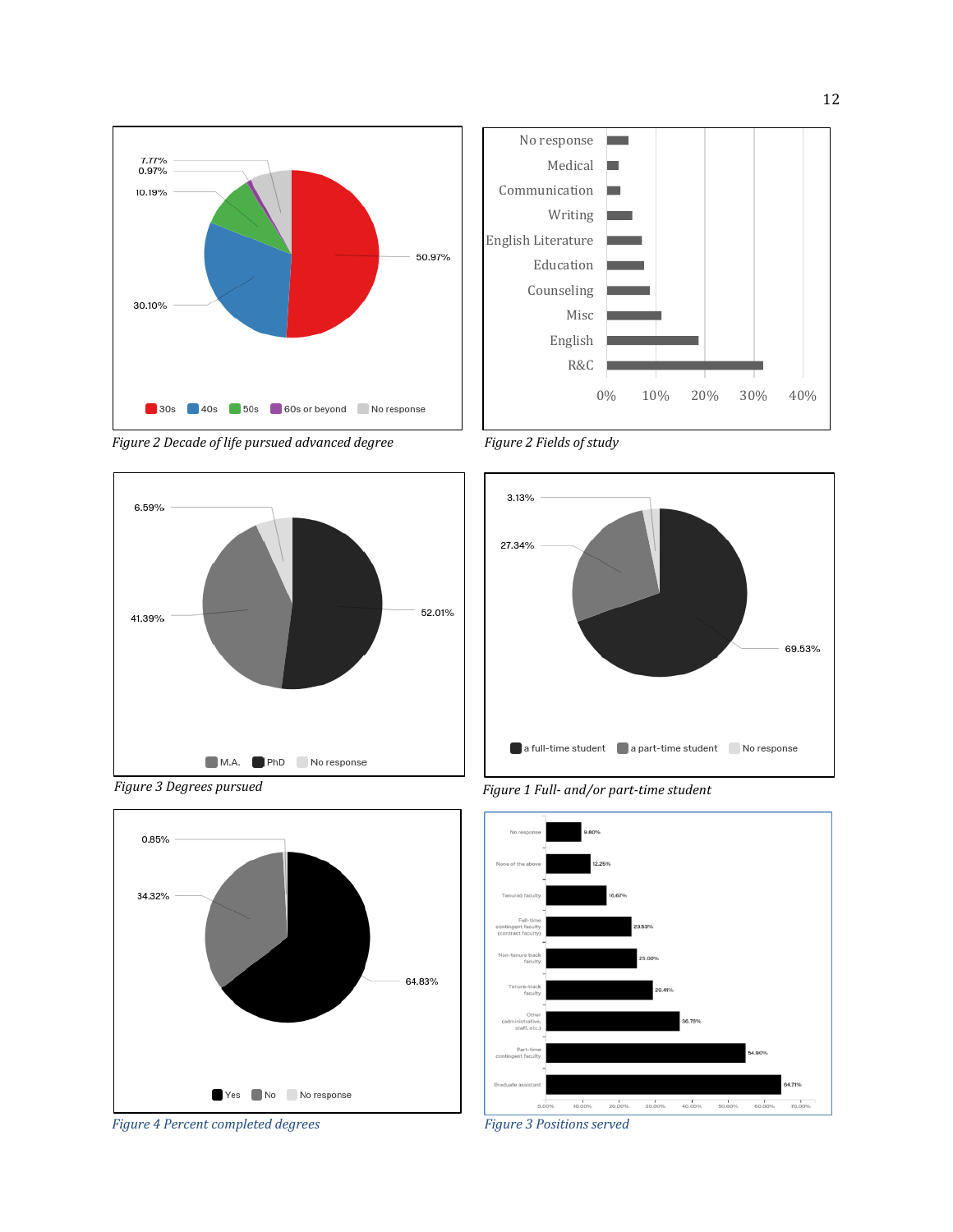study's next stage, but they call into question the fixed-term assumption of a tenure-track professional destination for everyone. Nevertheless, professional advancement was the main goal for survey respondents (Figure 7). A "more satisfying career" was selected by 68 percent. Comments coded to this category mentioned tenure or aspects associated with tenure, such as research, and institutional influence:

Ability to do research and get grants.

Desire to carry out research and publish academic work as a central part of my life, not as a hobby.

I went back to earn an MS…and became very interested in research so I continued to earn a Ph.D.

Recognized the only way to have a tenure track job was with terminal degree.

More influence in institutional structure.

Another 49 percent chose "desire for better employment" as a motivation, and job loss was identified by three percent. Comments coded here were based on a deficit:

Faculty looked down on me as an adjunct, and were verbal about it.

Part-time contingent faculty status sucks.

Working for a for-profit in a smaller writing center absolutely sucks. I have to get out of here.

To be sure to have a back-up plan if my boss who did not like me decided to fire me.

When I finished my BA at age 32 I didn't feel prepared to do anything with my degree in English--so went to an MA program out of desperation. Way led onto way and I ended up pursuing my Ph.D.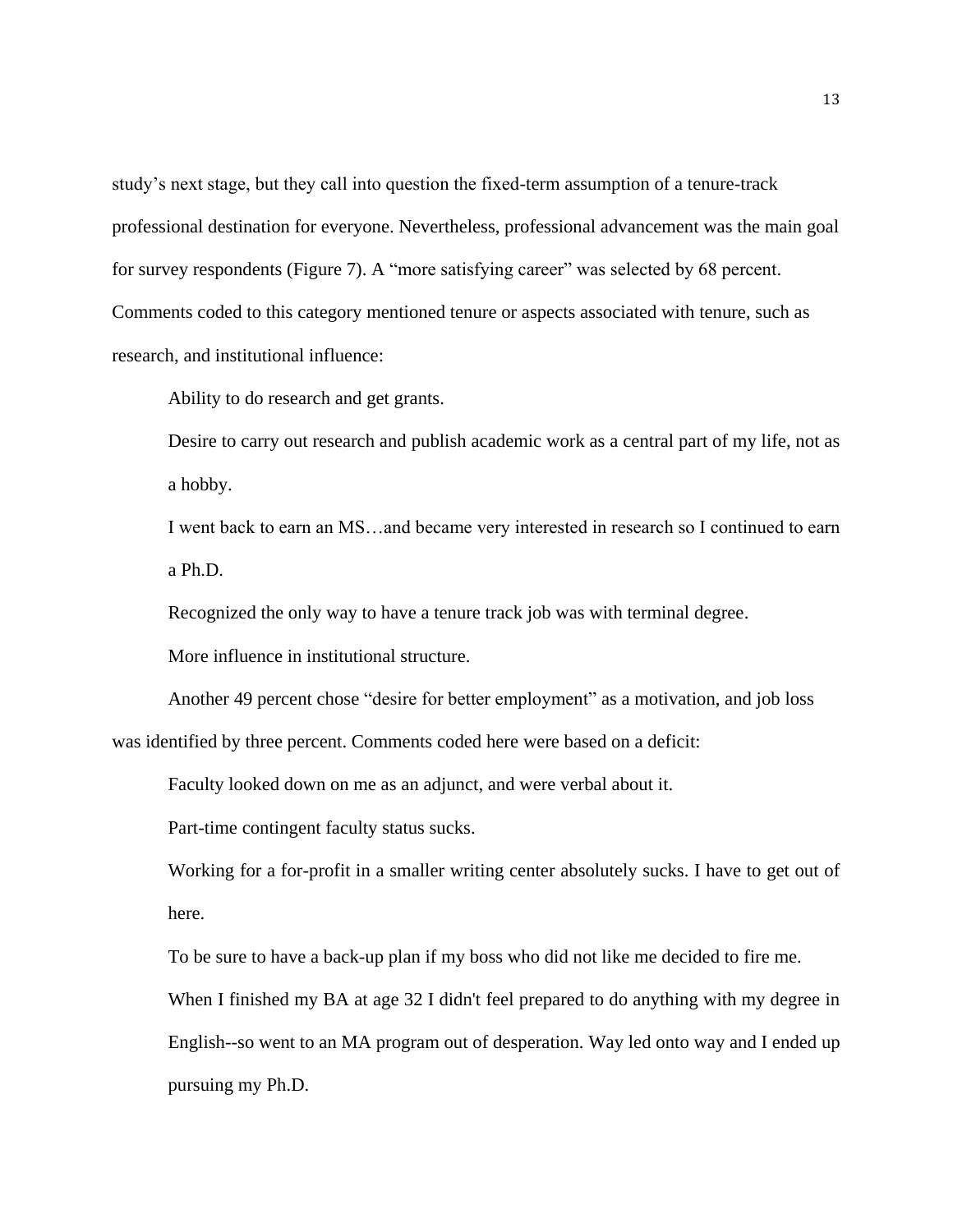Personal rewards also were important, with 43 percent of respondents selecting "longtime dream" and almost as many choosing "life-time learning." Comments offering further explanation often included these categories, plus changes in family situations:

At age 44, one daughter in college, one a HS senior, and a husband in a successful career, it was time for me to pursue something I'd wanted all my life. Did it for my intellectual growth, knowing there was more to life than the limits I'd put on myself.

Moving to possible obstacles to obtaining an advanced degree, a question about debt incurred revealed that more than one-third of respondents had no student debt, another quarter had debt of less than \$40,000, but 18 percent were responsible for more than \$60,000 in debt (Figure 8). Given these responses, it is no surprise that financial issues were also cited by half the respondents as the biggest obstacle to completion of their degree (Figure 9) and addressed in their comments:

It is tough and embarrassing to be so broke at my age (mid 40s).

Lack of gainful employment with mounting debt. Still living below the poverty guidelines as a single mom. Been on the job hunt almost a year to no luck.

The next most frequently cited obstacle, by 36 percent of those responding to the question, was family relationships. Comments revealed some details about the pressure pursuing advanced degrees puts on respondents' families, including childcare, which was identified as an obstacle by 27 percent of respondents:

My husband's own advanced degree work was at a different institution 400 miles away. Our children lived with me, but the separation was hard on us all. My dissertation director was upset that I chose to move back home and do adjunct teaching while I finished my dissertation.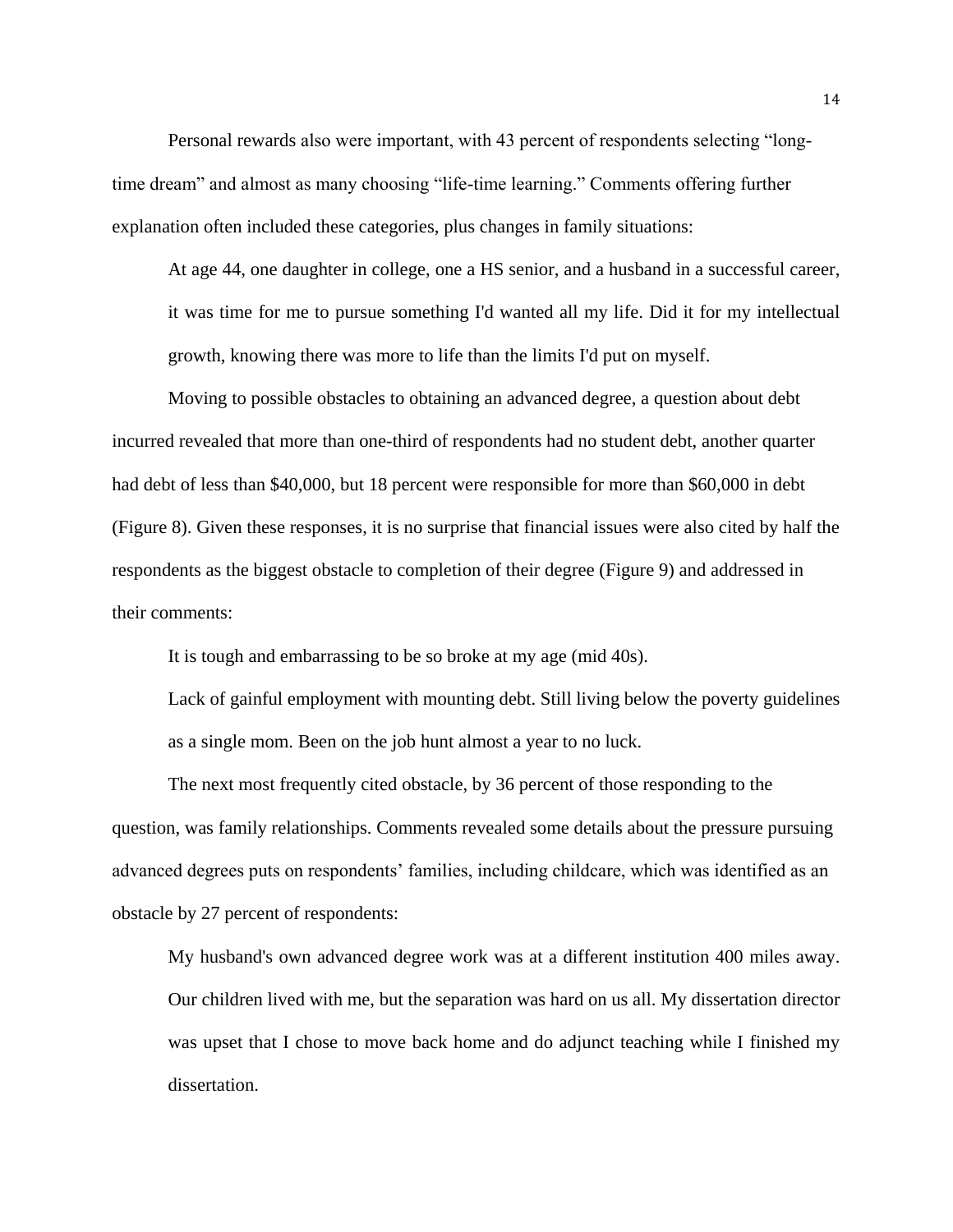When I finished my BA I was a single mother, about to remarry. It never occurred to me that being in a marriage and going back to school might come into conflict. As it turned out, my spouse has remained unconvinced of the value of higher education, and it was only because I landed a job at a university that I was able to take courses.

I have adequate childcare, but I am concerned that I am abusing family offers to do childcare and of course I want the time with my children.

Emotional health was identified as an obstacle by one-third of respondents and physical health by 16 percent. Comments indicated the health of others, as well as that of respondents, were concerns:

It was exhausting working full-time while going to school part-time and completing my MSW internships. My mother was also terminally ill at the time and I assisted in her care. My biggest obstacles came from trying to deal with some overwhelming personal tragedies while still meeting my educational responsibilities.

I found some of the physical challenges of being a graduate student (and of being an adjunct instructor) difficult for someone my age. In that regard, I felt the program was not entirely sensitive to the needs of students of all ages.

An institution or program's sensitivity to the special circumstances of nontraditional-age students was coded to the 22 percent of respondents who identified relationships with professors, advisors, and mentors as obstacles. Comments also cited difficult relationships with other students.

Intellectual challenges--I did not realize that a doctoral program would require us all to think alike and spout the same rhetoric--I thought, idealistically, that we were supposed to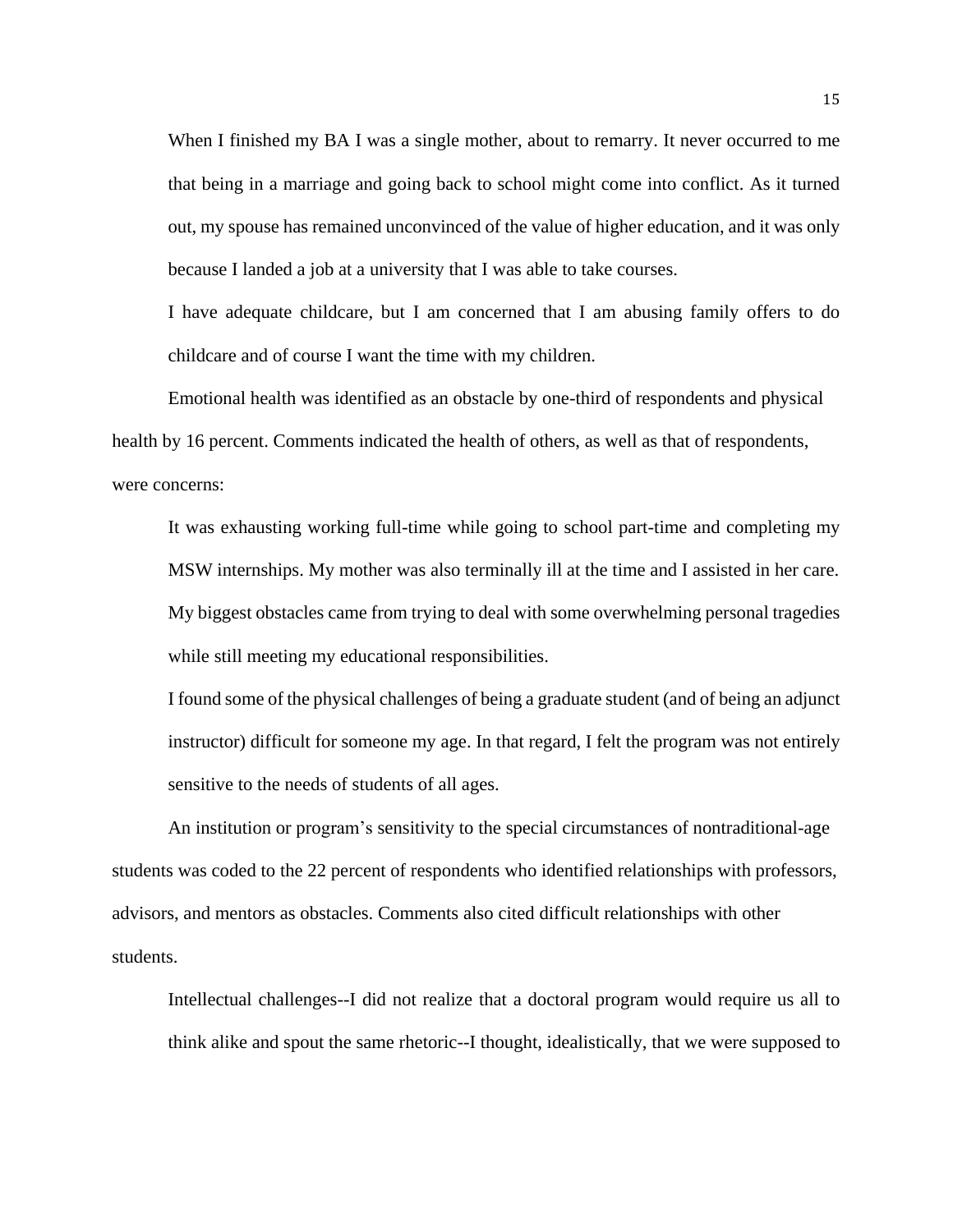think for ourselves--as an older, independent women, I found this nonsense to be most difficult.

It was hard to fit in with my peers who were younger. My instructors were about my age, and while I would say I got along with them, I still did not quite fit in. In addition, I really think my status made it hard to find part time work that would help me pay for school after I got to graduate school. I am not sure what the shift in perception was for those employers, but with all of my 20 years of retail experience, I simply could not find a job much of the time.

One respondent, who also commented on childcare and work, recognized the need to connect with colleagues: "Since I am attending part-time, I know I need to be more overt in building relationships with cohort members and professors/mentors." But she remained convinced the effort to balance all her roles was worthwhile: "On the other hand, doing this degree scratches my itchy brain and I think it's good for my kids to see me working hard."

The time required to balance multiple roles was mentioned by 27 of those who added comments to the obstacle question:

Time! Not enough time in the day to do all my schoolwork and take care of my family. Finding the time between work and motherhood.

Time constraints -- I have a full-time job, and two small children. I often find a strong tension between my professors' expectations and my family obligations.

That is not to say that respondents had no assistance from family, friends, and colleagues in pursuing their advanced degrees (Figure 10). Among the 204 responding to the question about perceived level of support, 63 percent ranked it high or very high, another 28 percent said there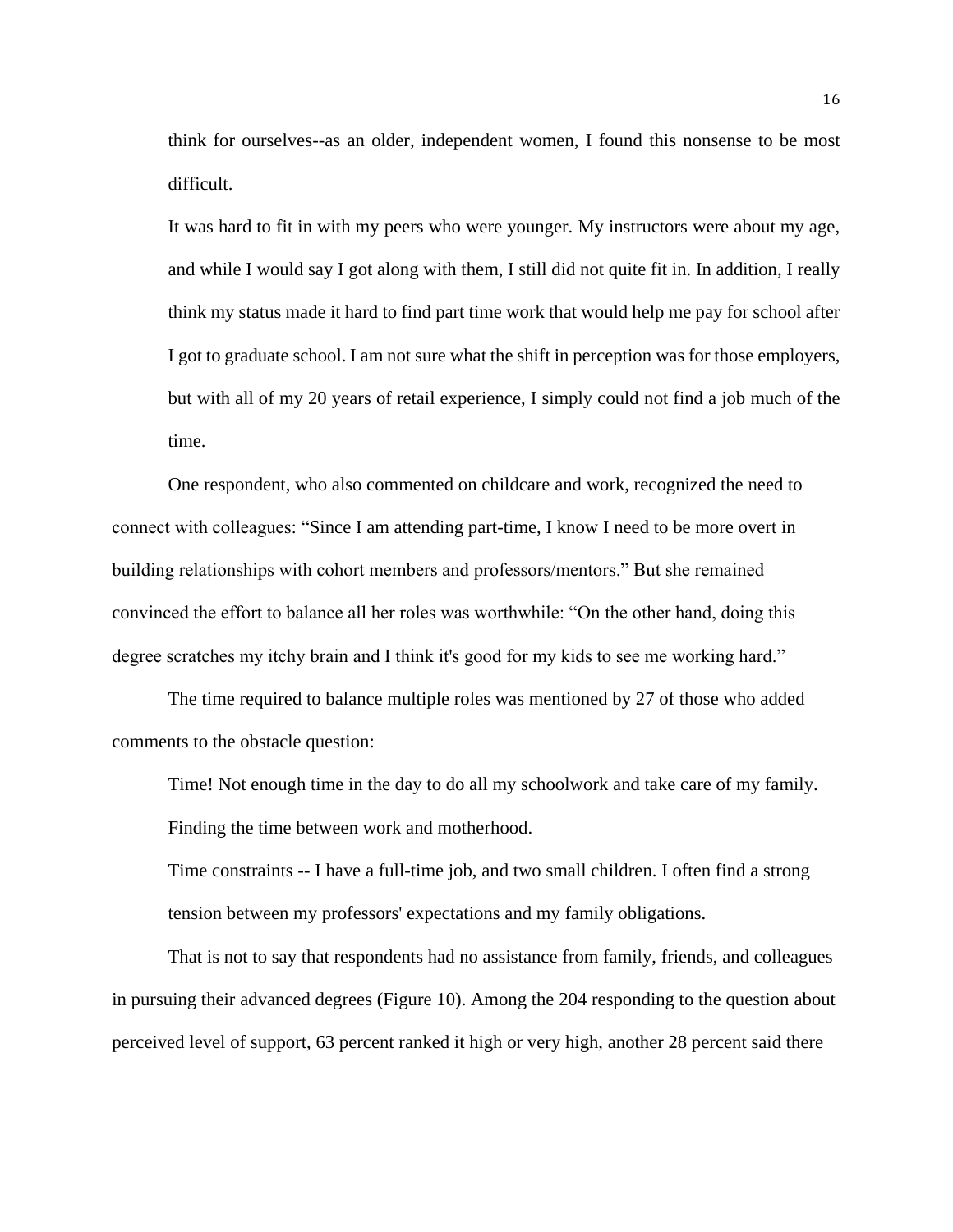







*Figure 11 Perceived level of professional support Figure 12 Do again?*







*Figure 9 Obstacles Figure 10 Perceived level of support: family, friends, colleagues*



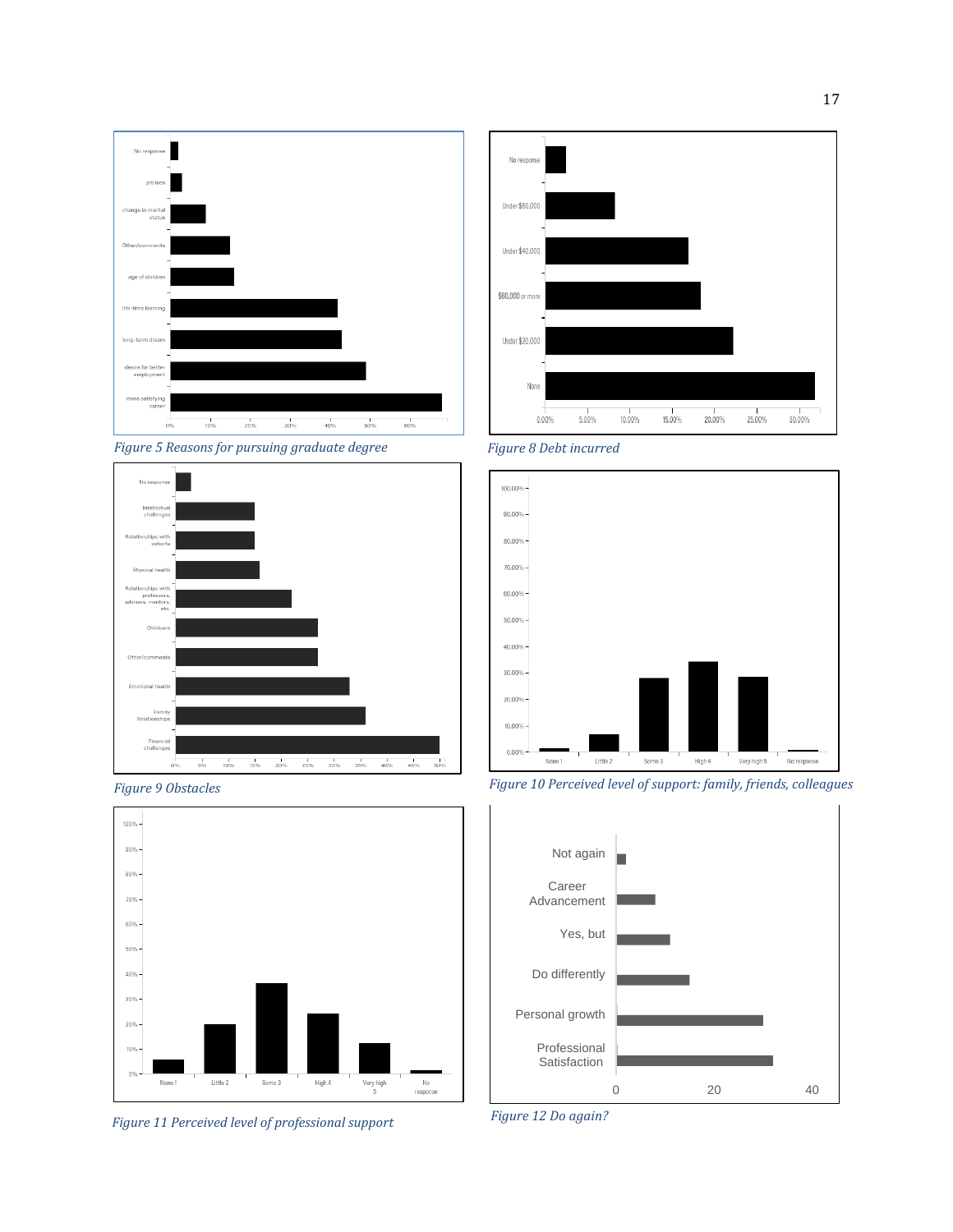was some support, and only eight percent said there was little or no support. Sometimes, however, supportiveness was mixed.

…my husband's support has been very high; other family members, fairly high; lost some friends in the process, namely other wives/mothers/stay-at-home women who couldn't understand why I was doing it.

Perceived levels of professional support from the degree-granting institution (job search advice, preparing for interviews, publishing, etc.) was not as high as that of family and friends (Figure 11). Thirty-seven percent of the 207 respondent said they experienced high or very high support, 36 percent said there was some support, and 27 percent said there was little to no professional support in their pursuit of an advanced degree. Comments included:

Dissertation advisor was not helpful and unfortunately the only one who know anything about my topic.

Objections from home dept (sic) when I reached exam stage; support from interdisciplinary committee overseeing my work. But lack of mentors actually in the field.

When I started, I was working full time and taking courses part time. I was not meeting peers in the corridors, sharing TA training, added to the listservs for departmental news, given a mailbox, or informed of events, opportunities, or warned about deadlines. It appeared to me that I was not considered a "real" student.

Despite spotty support and significant obstacles, more than 88 percent of the respondents said they would pursue their advanced degree again (Figure 12). In examining the more than 90 comments to this question, 33 percent were related to professional satisfaction, such as:

My new degree was a better "fit" for me than my old profession had become...and I was also fortunate in finding professional-level work in my new field.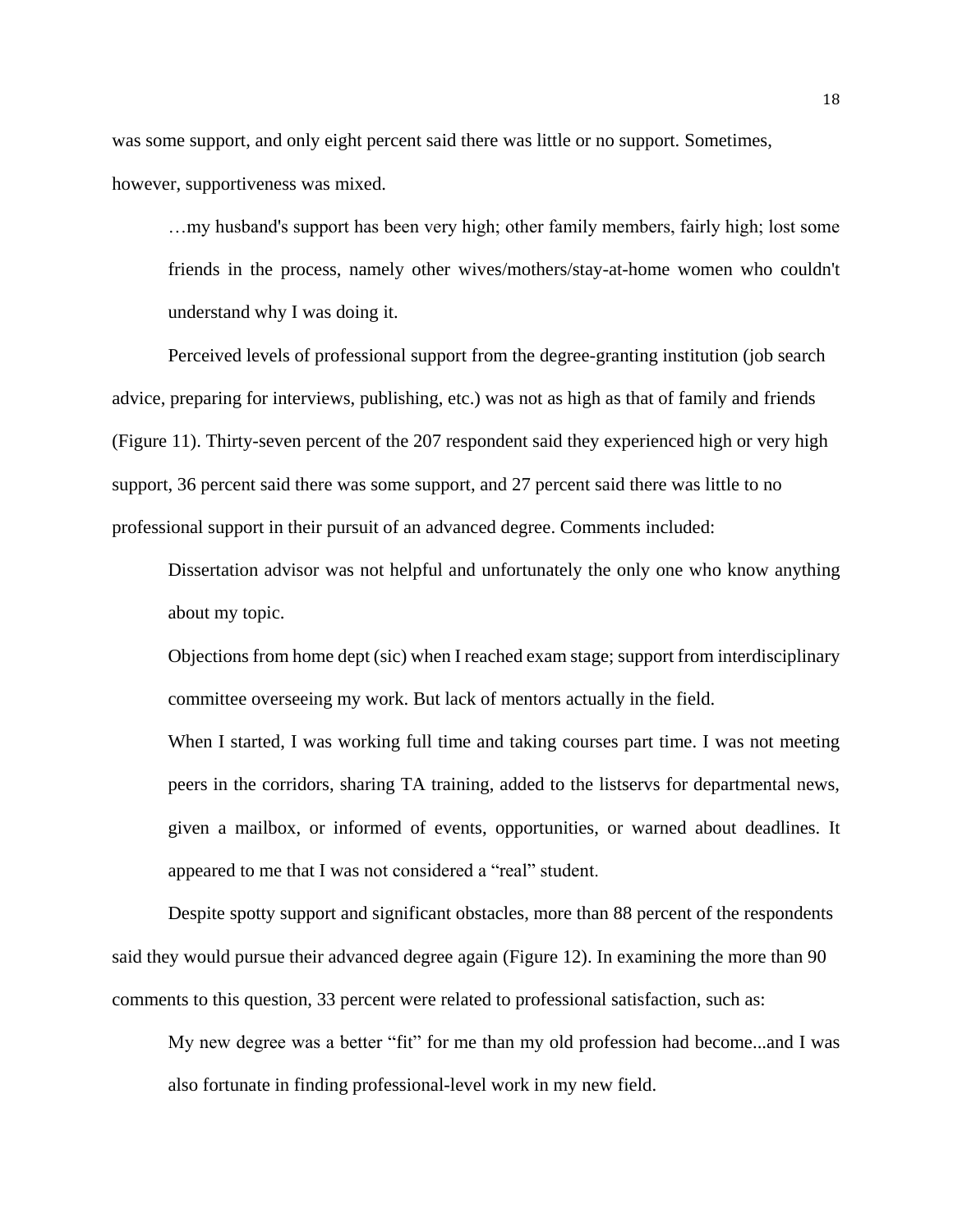I can't imagine doing anything else that would be as professionally satisfying.

Time would have passed anyway. It was a challenge but I came out of it with a degree, a job, and a career. I can't imagine where I would be now if I hadn't have pursued this path.

Thirty-one percent of the comments cited reasons related to personal growth, especially intellectually, but also in other ways:

I chose my doctoral program very selectively and was ready to go back full-time at age 30. (I completed my M.A. part-time, evenings and over the summer prior to that.) I can genuinely say that my 5 years in doctoral work were the best 5 years of my adult life in terms of camaraderie, stimulation, and socializing. Many of my peers were also nontraditional. My spouse and I found good community there. My spouse was employed, so that helped his emotional health and our combined financial well-being.

I learned to respect my own intellectual abilities. I have found that many undergraduate women that I teach likewise doubt their own intellectual abilities and I am glad that I am now in a position to nurture them--for whatever they choose to do.

It was very rewarding on both an intellectual and emotional level. It gave me, not only confidence in what I can accomplish, but also security that I will be doing something that I love in my future.

It was one of the most satisfying experiences of my entire life. It continues to help me broaden my view of the world.

Fifteen percent of comments confirmed the respondents would pursue her degree again, but with some different choices in the field they chose and other aspects related to their age:

While I would probably would seek my PhD, I would probably try to finish it prior to having children (although I wouldn't give them back for the world).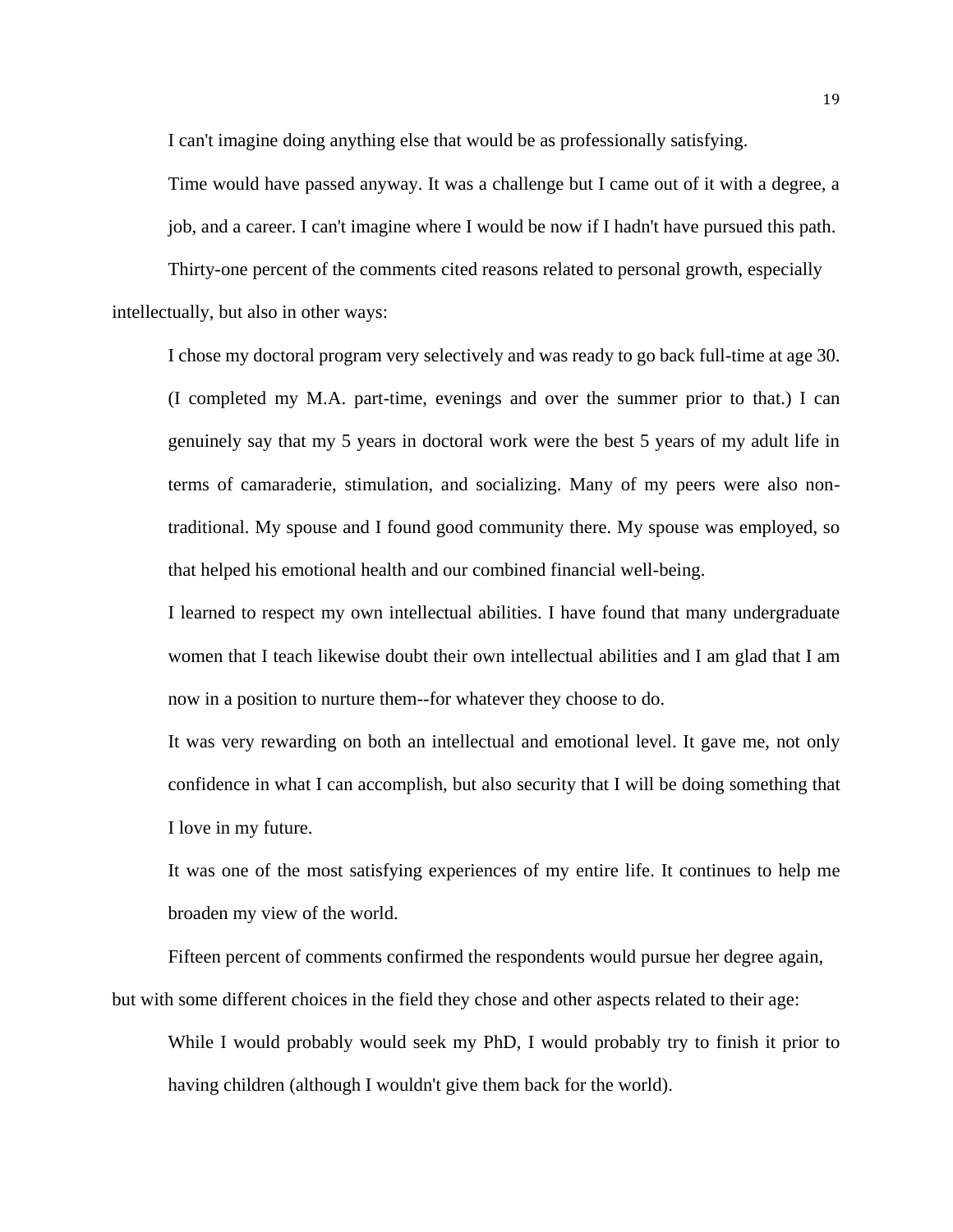I would, but I would have more courageous in seeking out alternatives that benefitted my family while I was graduate school. Instead, I tried to be in school as though I was a traditional graduate student and used loans to accommodate what the traditional model does not allow for.

I might do it again, but differently -- I would be conscious of the job market in a productive way, would have published more, been more active in proactively seeking information I didn't get from my advisors. I would probably try to get an on-campus admin job because there is less age discrimination that way.

Eleven percent of comments fell into the category of "Yes, but…" meaning there were some strong reservations or issues, but not enough to dissuade the pursuit:

I'm really not sure. Returning to school later in life has significantly impacted my retirement options, and the difficulty of finding employment has severely limited my options. On the other hand, I truly love teaching and I am lucky to work with amazing colleagues.

The conflict and emotional, economic and health-related consequences of the PhD process are nothing to the loss of my own identity as a thinking person and a writer if I accept the constraints placed on me by age, gender and class-related expectations.

Part of the process were exciting and exhilarating (the learning and intellectual challenges), but other parts were dehumanizing, damaging, and traumatizing (isolation, toxic relationship with advisor and department).

I'm answering yes today/this year, but during my first two years out of the program, I wouldn't have necessarily answered "yes." And early in the job market last year, it looked like my only (tenure-track) option would be a job paying less than my (non-tenure-track)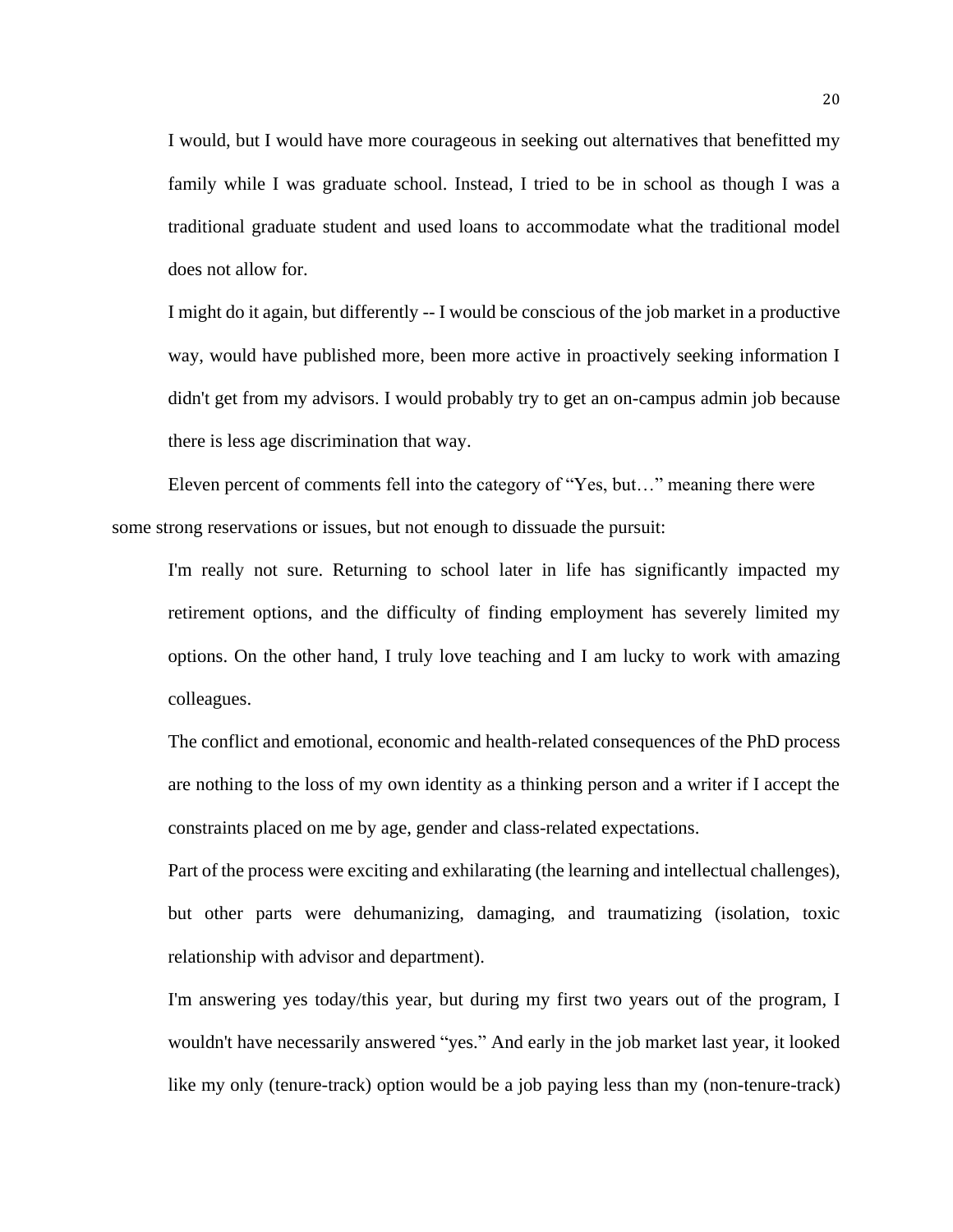job and all the way across the country from my partner. It worked out where I got a (tenuretrack) job I love, making a good bit more money, six driving hours away from my partner. And I just signed my second book contract, so tenure is seeming do-able. So, now, it seems worth it. Even so, I would want to learn what I learned and develop some of the key relationships I now have, but it would be hard to say 'yes' to the abuse of some of the advisors I had to work with. I finally found fantastic mentors but not without a lot of heartache and lingering impacts. So, in short: the ends now seem worth the means, but it would be hard to fit/be back in that particular box again.

Only two percent of the comments were about why respondents would not pursue an advanced degree again because they were not convinced the means justified the end. "I wouldn't do it again because of the burden of student loans and because I am missing years of being able to be with my husband during his retirement," one respondent said.

## Discussion

Part I of the study identified several areas of concern specific to women who begin pursuing English-related graduate degrees in the United States later than a traditional age, not the least of which is that this is a population not only worth further investigation, but also highly motivated to participate in efforts to make meaning of their experiences. This eagerness is evident in the swift and significant response to the survey in the short time it was available through limited distribution, and the fact that more than 10 percent of responders volunteered for follow-up interviews. Another dozen women offered to complete interviews after hearing initial results of the survey presented at the 2017 Conference on College Composition and Communication (CCCC) (Evans et al. "Connecting"). Feedback from CCCC's attenders and survey responders reveals that these women see themselves as members of a community of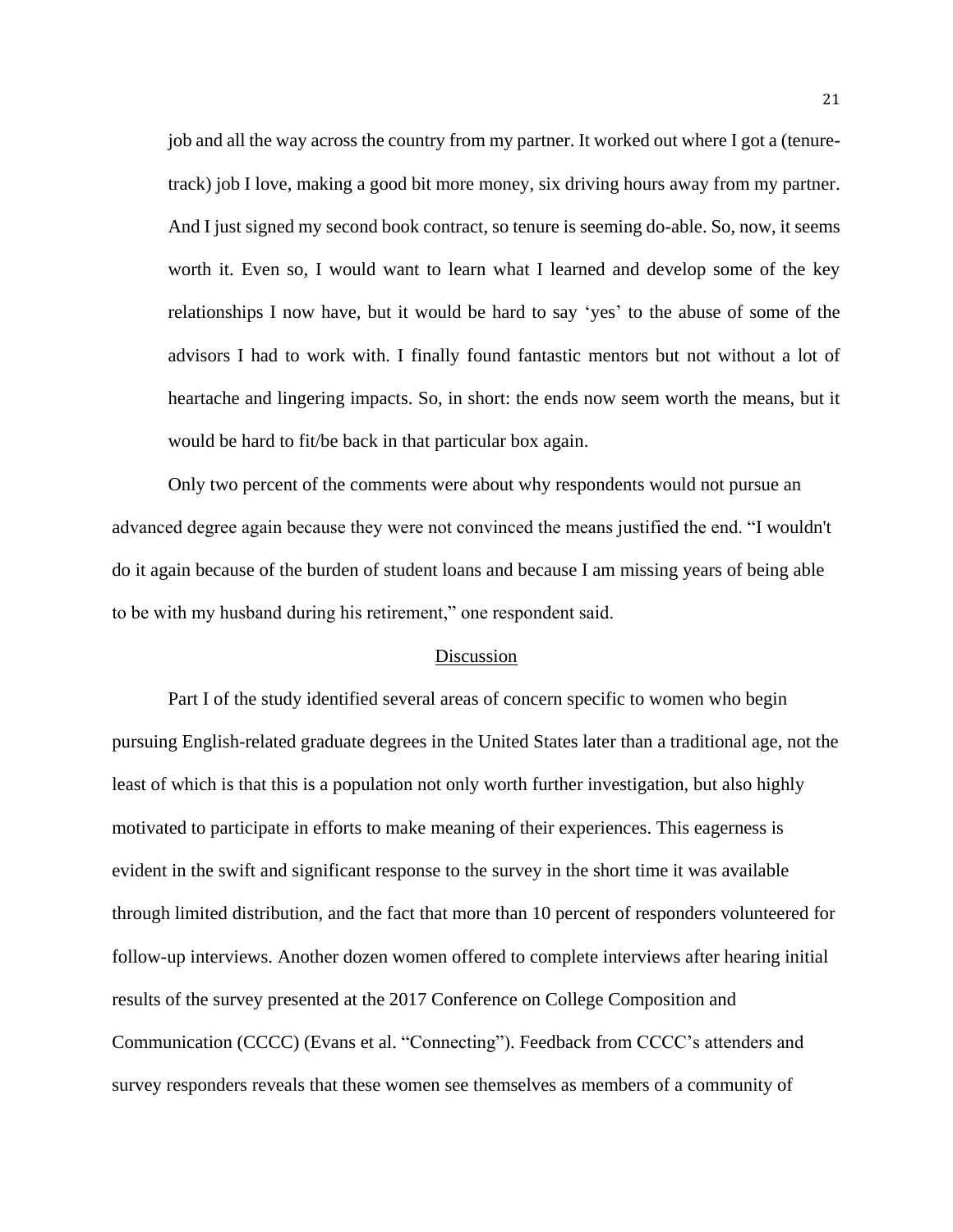powerful thinkers with authentic learning experiences that push back against institutional processes and standards that do not take into account their unique skills and situations – what Belenky et al. call the "tyranny of expectations" (205). In their landmark book, *Women's Ways of Knowing*, the authors emphasized the importance of women making sense of their experiences outside patriarchal conceptual schemes that marginalize or erase them as outside the accepted way of knowing (203), such as a fixed-term traditional doctorate.

Resistance to pre-conceived notions of the "right" path to a doctorate seems especially strong among women who return to college years after earning an undergraduate degree. There was no question asked in the survey about the age at which a first degree was earned, but responder comments and the literature suggest that many contemporary graduate students are not brand new to academia, but rather what Offerman refers to as "reentry" scholars (24). These older graduate students already see themselves as "knowers," rather than "potential knowers" awaiting confirmation of their knowledge at graduation (Belenky et al. 195). What is known from this survey of women who began their advanced degrees between the ages of 30 and 50 falls into the three original areas of inquiry: why they sought a doctorate, what obstacles/challenges they faced, and the support/rewards they experienced in pursuing their terminal degree.

## Professional, personal motivation

The main goal for seeking a doctoral degree was professional development. While this might seem an obvious reason for anyone to attend graduate school, reentry students in particular have likely already experienced some professional achievement before making the decision to return to academia. Unlike the continuous linear path defined by the fixed archetype, many responders to the survey brought considerable work experience to their doctoral studies, and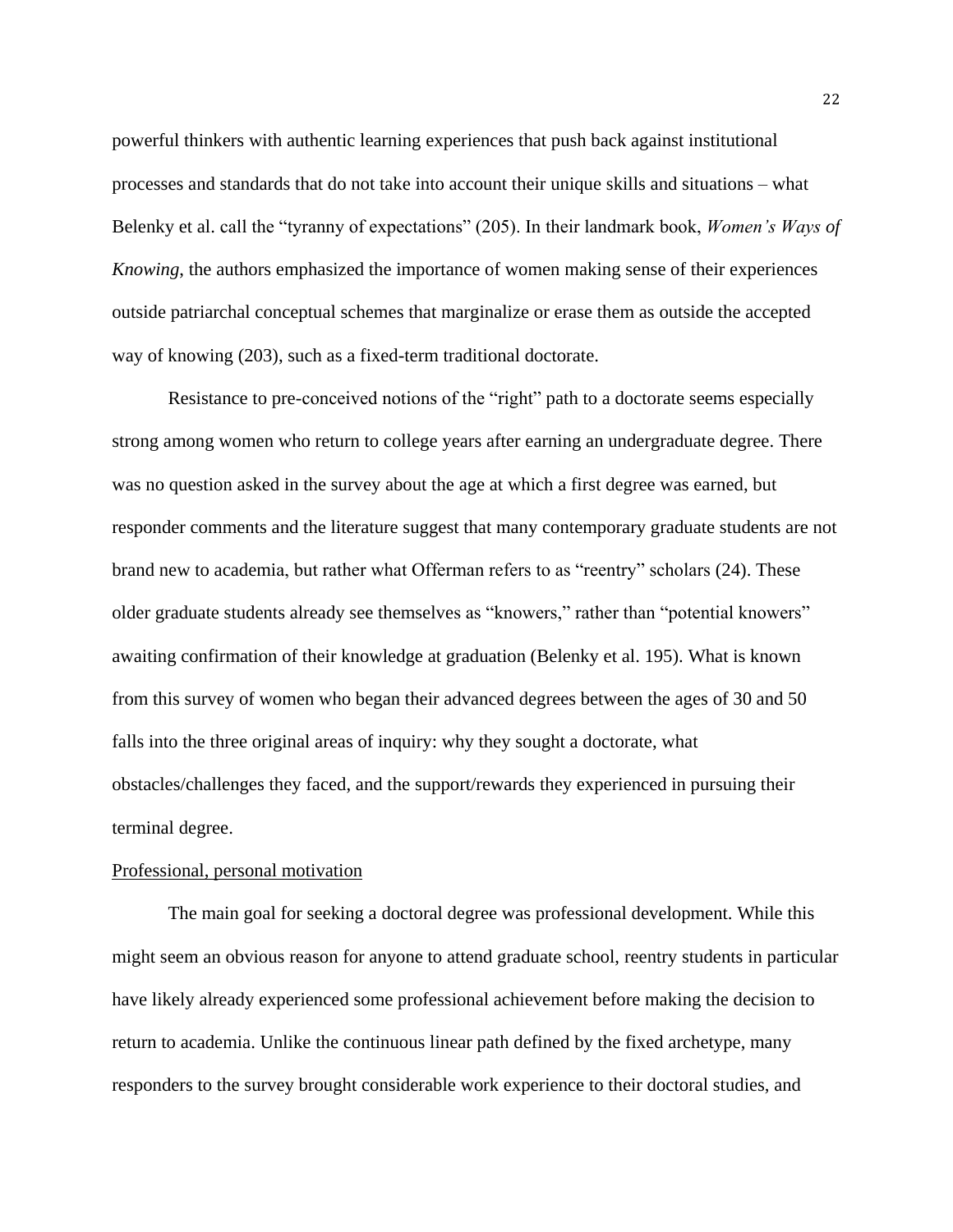expected to build upon that accumulated knowledge and associated skills to create careers that were more satisfying or employment that better met their needs and personal goals than previous work. The need to account for previous professional experience is emphasized in all literature on nontraditional college students, including Michael Offerman's "Profile of the Nontraditional Doctoral Degree Student" (24). He says reentry students are not only more likely to want to take advantage of their professional experiences, they are also more interested in applied, rather than theoretical, research (27). The application of research to the student's context and goals is also what Andrea Lunsford calls for in her chapter in the Carnegie Essays on the Doctorate, "Rethinking the Ph.D. in English" (363). Rather than a program with established rules, conventions, and timetables, Lunsford agrees with Graff's idea of a "do-it-yourself kit" shaped by each student's interests (363). Certainly, women who begin doctoral studies at nontraditional age have already demonstrated the motivation, skills, and self-awareness to pursue a goal traditionally assumed beyond their reach. Given institutional support, they can negotiate programs of study that address their own professional, intellectual, and personal goals.

Personal motivations of life-time learning and achieving a long-time goal ranked high among respondents. Embedded in both these reasons were expectations that these older women were already "knowers," capable of further knowledge construction, and capable of being agents in their own learning (Belenky et al. 213). Given appropriate educational environments, these older graduate students felt they were as capable as their younger counterparts to be "stewards of the discipline" as outlined by Golde: generating new knowledge, critically conserving valuable and useful ideas, and responsibly transforming those understandings through writing, teaching, and application (5).

## Financial, health, and familial challenges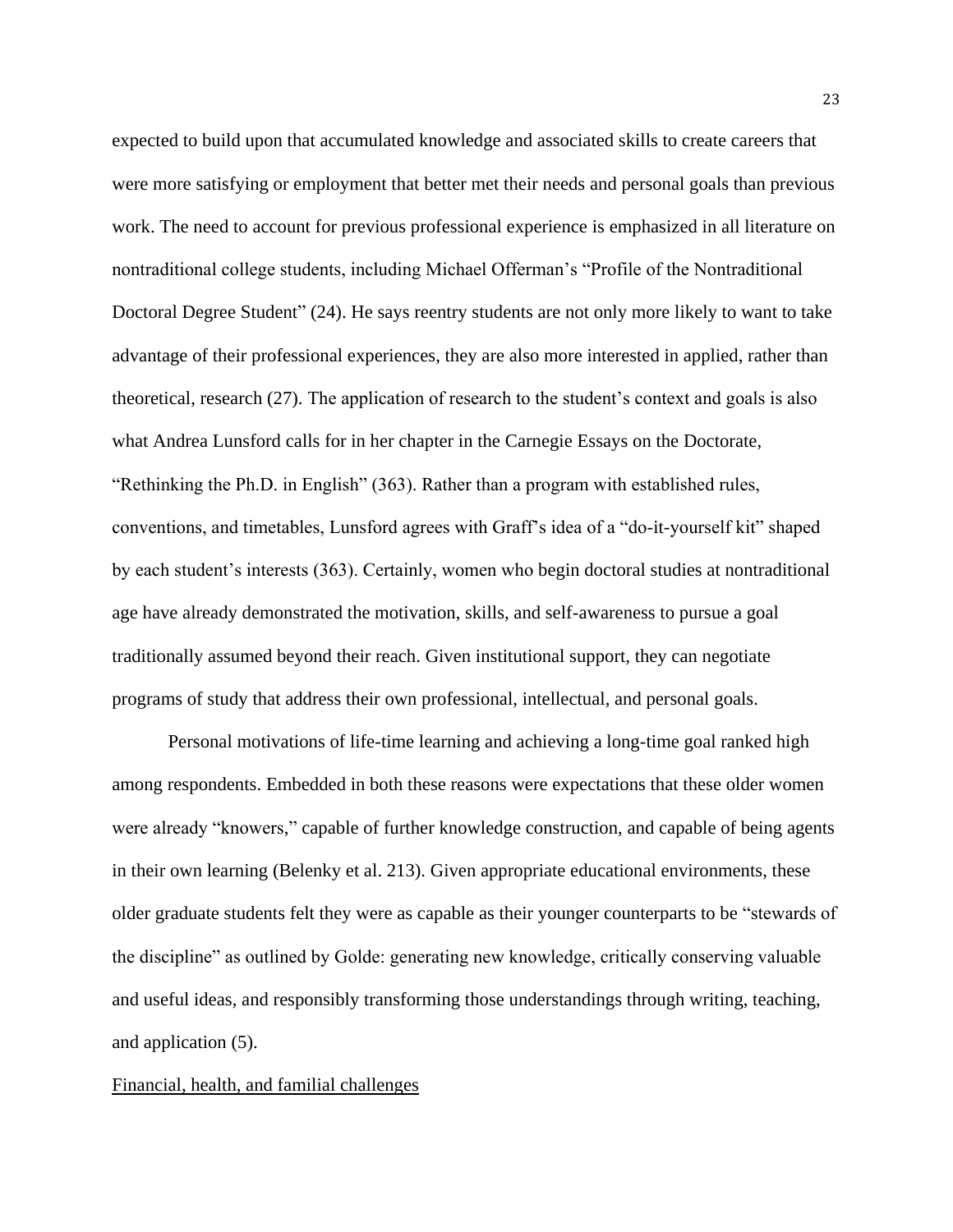The most significant obstacles to completing a degree and moving survey respondents toward becoming stewards in their discipline were financial issues. These included the need to work while attending classes in order to afford tuition for themselves or other family members, and/or to support their families' basic needs. Literature on nontraditional college students in general supports the survey results. According to the fixed definition, early doctoral students made their studies their first priority and only worked part-time as teaching assistants for "sustenance" (Archbald 13). Today's adult graduate students often hold jobs and attend class part-time (Offerman 23). Part-time status significantly extends the program of study and increases the pressure of time-to-degree versus career pay-off for older graduate students. This can be off-set in some fields, where an employer helps pay for tuition and even provides time-off for classes, especially for employees who have risen to leadership positions. But this is rarely the case for English-related fields, where older graduate students are either contingent instructors or seek a degree that will eventually lead away from their previous careers (Enos 24). The only clearly marked paths for advancement – and this is reflected in responses to the survey -- are either tenure-track or administrative leadership positions in the academy, and the latter are usually limited since top administrators are often tenured faculty first. These paths require a time horizon that is shorter for older graduates than those in their mid-30s, who can amortize their investment over a 30-year career (Perna 494).

The reality of not recouping the financial commitment of a Ph.D. was raised by a few respondents, especially considering the disparity in pay and benefits between full- and part-time faculty members. According to the American Association of University (AAUP) Annual Report on the Economic Status of the Profession, 2014-15, professors make less on average than most equivalent nonacademics (Barnshaw and Dunietz 12). Still, the same report showed a mean full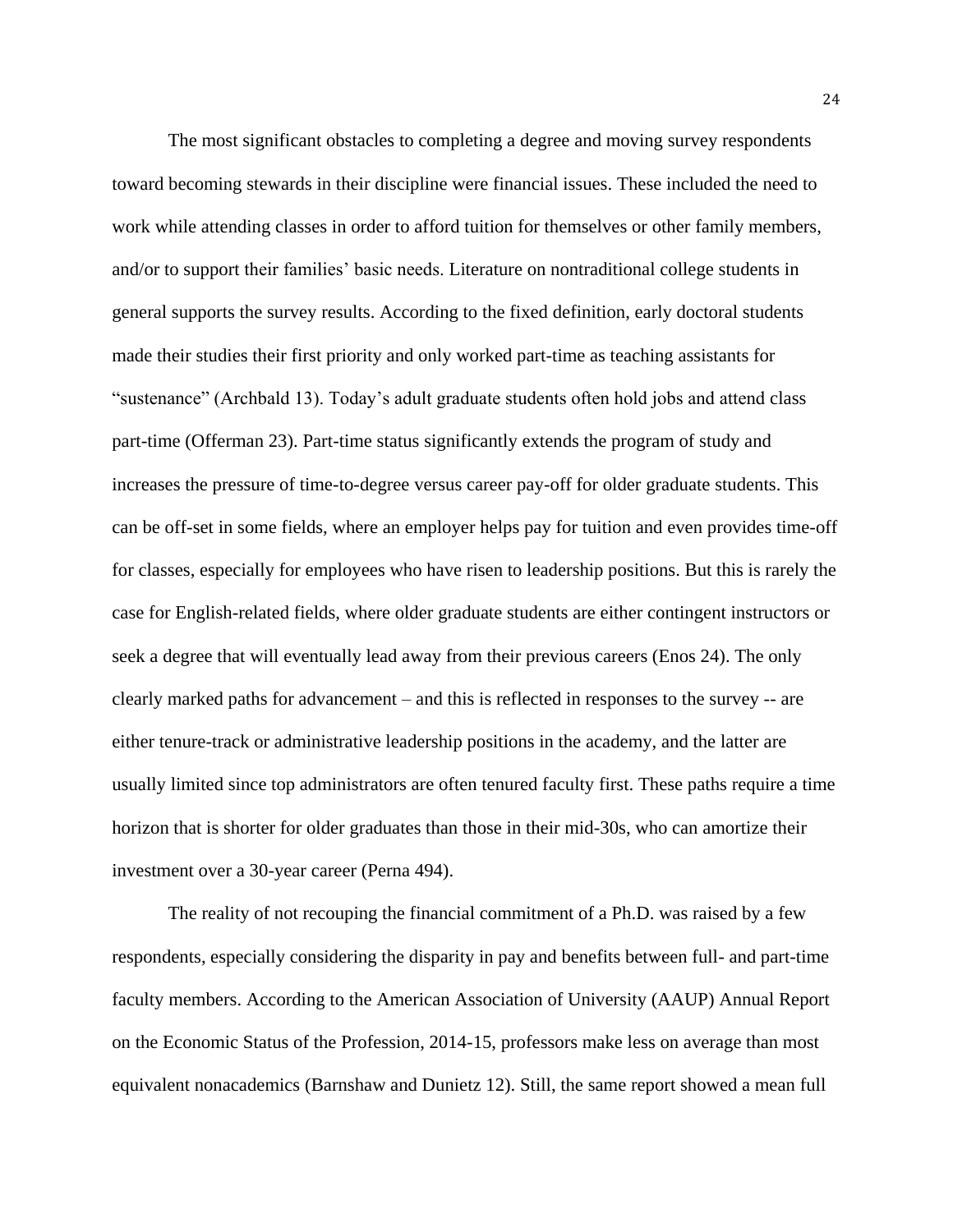professor salary of more than \$116,000, plus benefits (11), while comparable wage/benefit data for full-time non-tenure-track and part-time faculty is difficult to come by, especially for the latter, where pay is per course rather than per person. The CAW reports median pay per course at \$3,200, standardized to three credits, for instructors with a doctorate; annualized with a load of eight classes over an academic year, that is \$22,400 (31). Meanwhile, a full-time, year-round worker with a doctorate earns a median \$91,900 (31). This disparity is further exacerbated by the fact that many faculty on contingent appointments pay their own professional, office, and healthcare expenses (14) and are not reimbursed for class preparation and administrative time, which the Internal Revenue Service estimates at an additional 1.25 hours for every hour of teaching (17). In these circumstances, it is difficult to realize an increase in lifetime earnings when balanced against the expense of pursuing a doctorate.

Financial pressures can be intensified by two other obstacles identified in the survey: health and family relationships. Physical and emotional health of spouses, children, and parents were identified by respondents as barriers to completion, usually related to unexpected illness that required a woman to take time off classes, work, or both. Offerman, citing Maher et al., says women students are more likely than their male counterparts to take on responsibilities for home and childcare, and cite difficulties balancing the responsibilities of their studies and their families (25). Survey respondents agreed, but added the challenges of being a "sandwich" generation, with responsibilities for their parents as well as their children.

Last, constraints of time is a risk factor that threads through many barriers mentioned in the survey. References to time appeared frequently in comments to several questions, ranging from the career time horizon and time-intensive course work discussed earlier, to the stress of balancing demands of school, work, and family. The latter has been examined in previous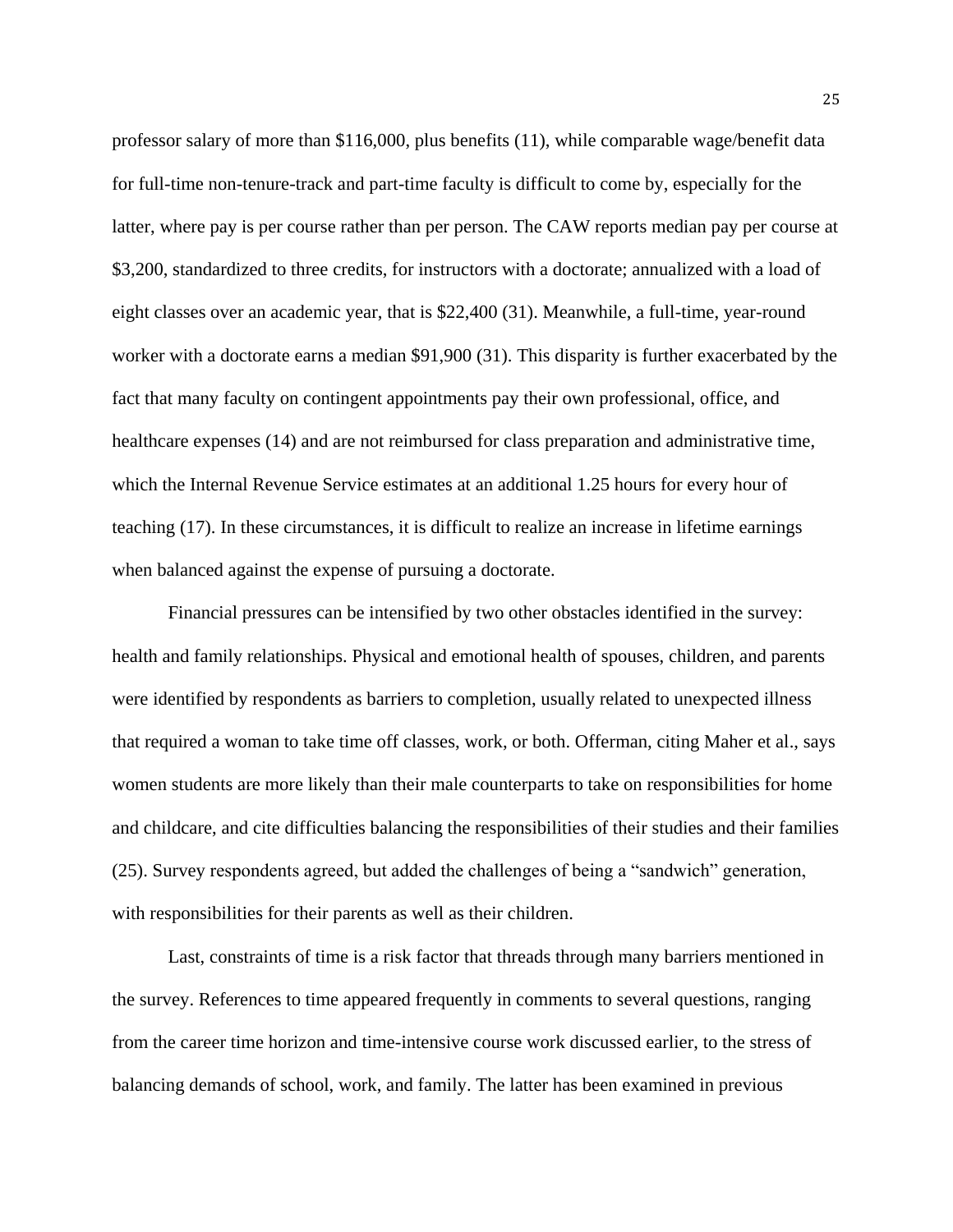research on women in academic by scholars such as Enos, Miller, and Perna, and may intersect with new studies on women in leadership positions in and outside the academy. For example, Gino and Brooks conclude that women generally have more life goals than men, fewer of those goals relate to power, and they are more concerned than men about how high-level positions might conflict with personal and familial goals.

## Mixed support in achieving professional, intellectual, personal rewards

Most respondents said their family and friends were at least somewhat supportive of their pursuit of a Ph.D., although it was often mixed, perhaps as a function of the novelty of an older woman pursuing a doctorate. Only a small percentage of the general U.S population enters a doctoral program and half of those do not finish (Golde 5), so most Americans do not have a first-hand understanding of the sacrifices or support required to earn a Ph.D. When a young person attends graduate school, it is likely their parents and friends who are most affected. When an older woman seeks a doctorate there may be several generations affected, not to mention a host of long-time friends, co-workers, and employers to whom such a decision needs to be explained.

But understanding what it takes to earn a Ph.D. is also no guarantee of institutional support for a nontraditional age women. Both the survey respondents and those interviewed by Belenky et al. complained of being required to fulfill other people's expectations, framed by established curriculum, on timetables set by others – none of which took their own interests, goals, or needs into consideration (207). Relationships with professors, advisors, and/or fellow students were identified as hurdles for 22 percent of those completing the survey. Their "youth" in terms of being in the early stages of an academic career was a liability because their chronological age matched neither the youthful inexperience of their cohorts nor the expectations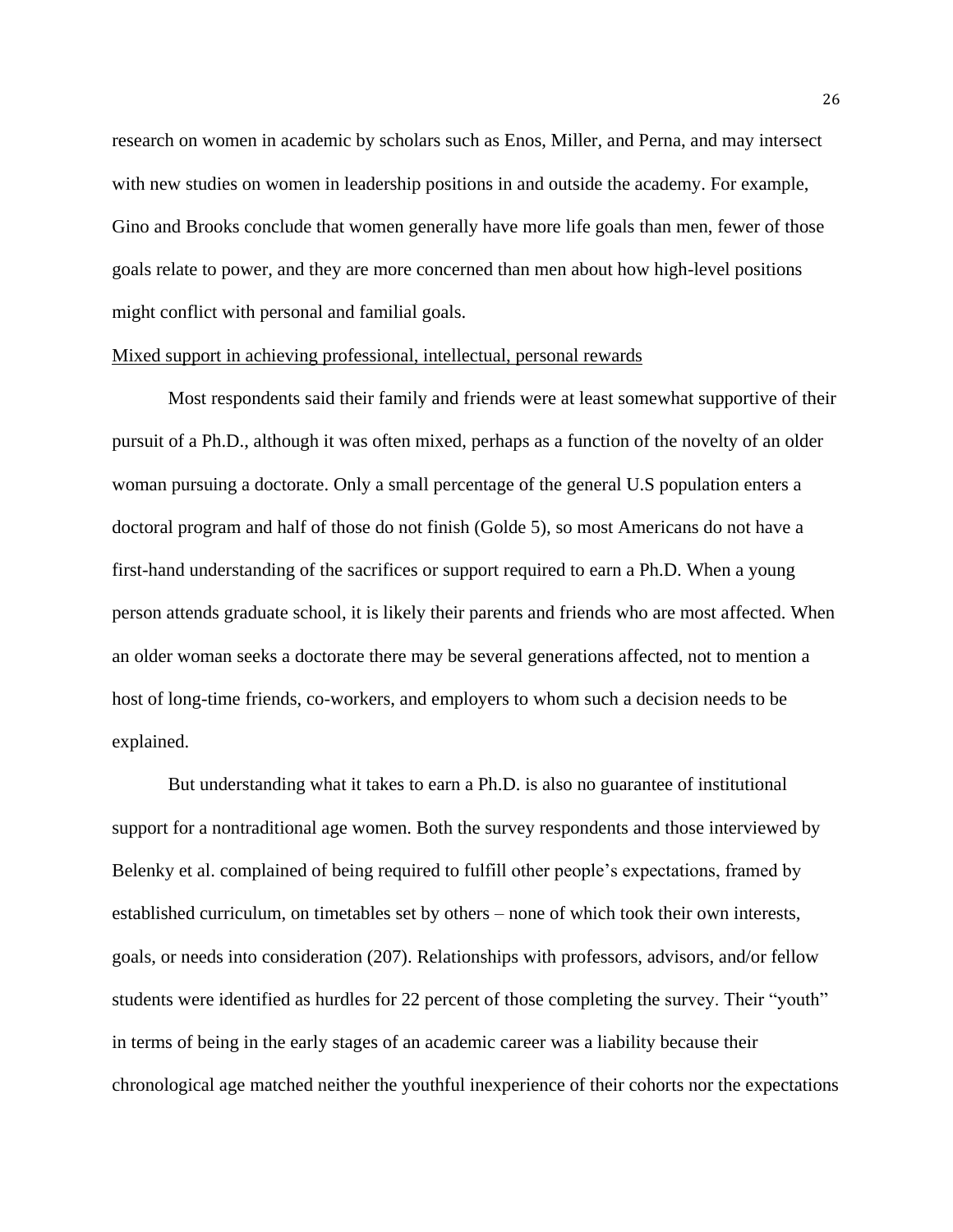of what scholars their age should already know and have accomplished. Younger students may find it difficult to relate to them academically or socially, and older students may see faculty advisors more like colleagues and mentors, than as instructors (Offerman 24).

Perhaps, in part, because of the challenges overcome, the majority of survey respondents found more than professional satisfaction in achieving their Ph.D. Almost as many said personal fulfillment was a reward of completing their program of study, especially in their intellectual development. They found validation in earning their Ph.D. and moving on to share their knowledge. As Belenky et al. put it, "If a woman is to consider herself a real knower she must find acceptance for her ideas in the public world" (120).

#### Limitations

Part I of the study has several limitations that should be noted. There is a potential selection bias in the sample as respondents may vary from nonrespondents in a convenience sample. Only those with access to the few listservs and email distribution methods chosen had the possibility of answering the survey. Motivations for responding to the survey likely varied; for example, those dissatisfied with their choices or situations might have been more likely to respond than those whose expectations were met or exceeded.

## Recommendations

Part I of the study supports the framework of the three research questions in examining the lived experiences of women who enter English-related doctoral programs at ages 30 or older. Answers to these questions identified gaps in existing scholarship specific to this group (such as financial and familial pressures unique to older doctoral students), possible themes to explore further in individual interviews (considerations of time, for example), and to code in qualitative analysis of these interviews (e.g. motivations). There were also some areas that the survey did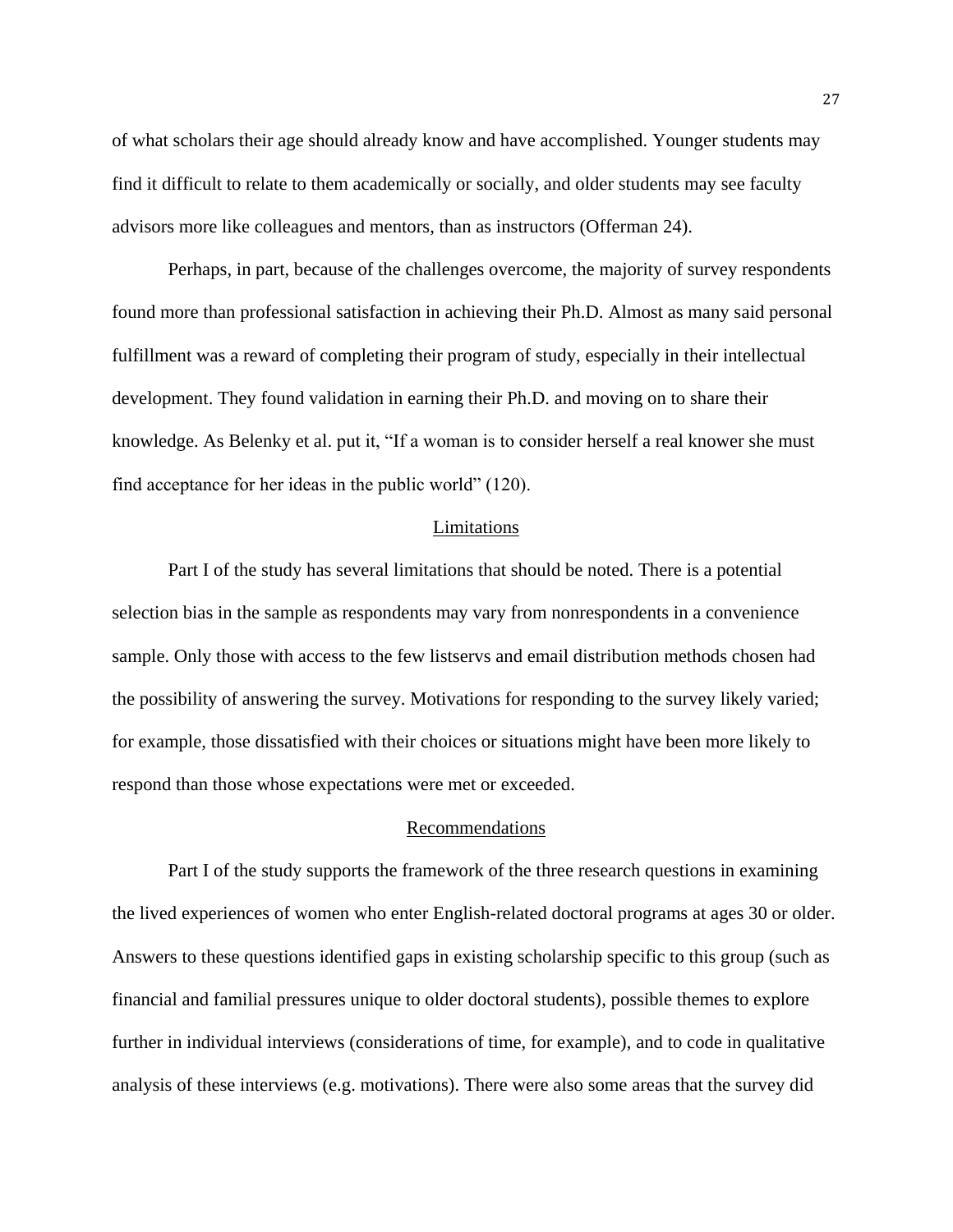not address adequately for comparison or information, and that will be added or structured differently in the interviews completed during Part II, such as: 1) years and ages when undergraduate and master's degrees were earned, and in what disciplines, 2) positions held while in graduate school, and 3) non-academic career paths associated with a doctorate.

The next step in this study is to amend the current IRB with Purdue University to provide for conducting individual interviews by the three primary researchers with those who volunteered after completing the survey, at the 2017 CCCCs, and in subsequent referrals. These interviews will be done in person when possible, but also via Google Hangouts video chat, beginning summer 2017 and coordinated with conferences such as the Feminisms and Rhetorics Conference at the University of Dayton, in Dayton, Ohio, October 4-7, 2017. Questions will follow a similar pattern to the survey questions, but be open-ended (Appendix A).

In addition, CCCCs attendees were enthusiastic about the survey and results, mostly from the perspective that women who pursue doctorates at nontraditional ages had been identified as worthy of study. Many of those in attendance self-identified as members of the target group and expressed relief in knowing others were facing issues similar to them. While they encouraged further study and supported the methodology chosen by the researchers, they were also interested in how the study might spark formation of a community of similar scholars with which they could connect. As a result, interview questions will also include queries about the formation of such a community of scholars, including its role in helping others connect with, support, and advocate for nontraditional-age women who seek to pursue graduate degrees.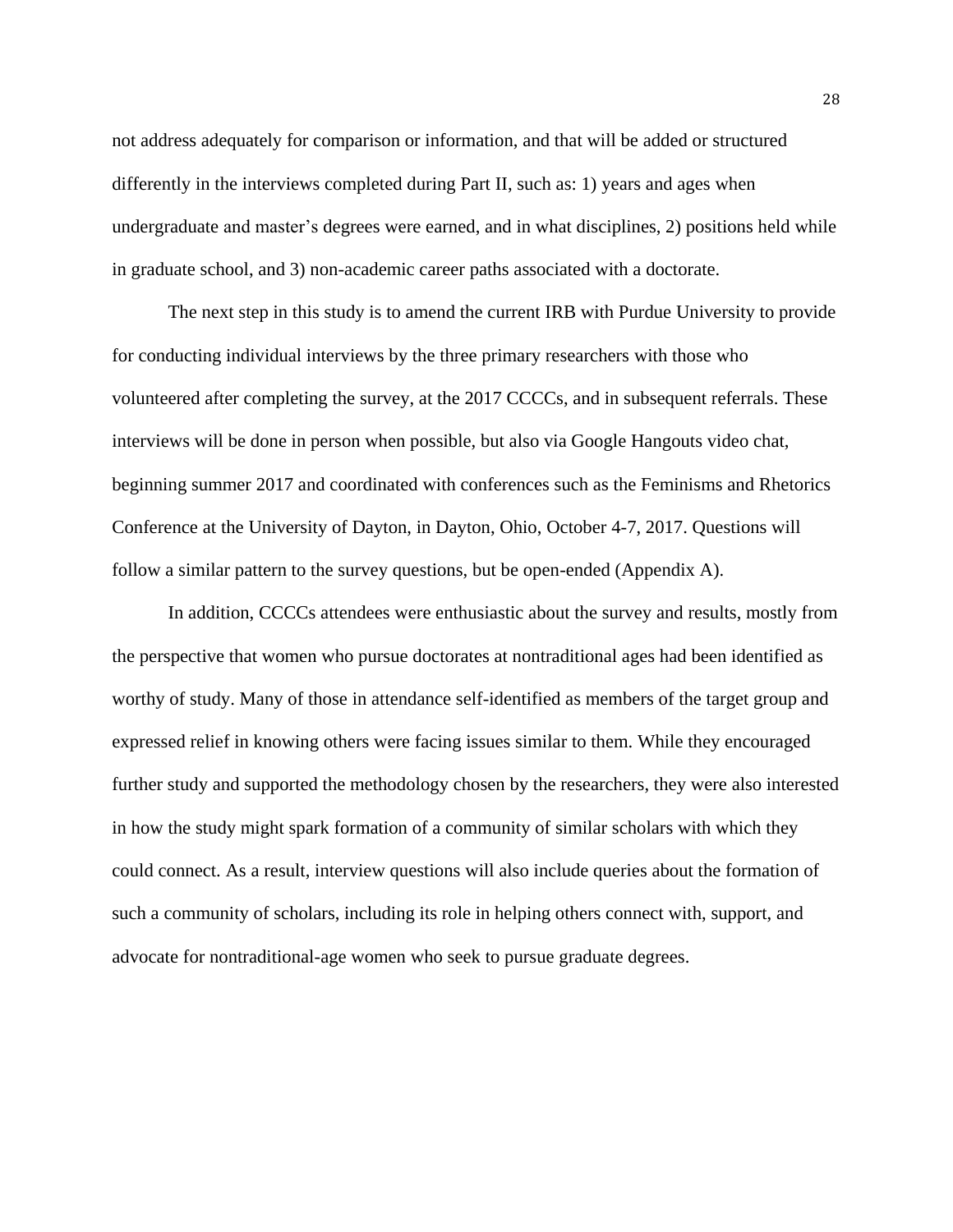### Works Cited

- Archbald, Douglas. "The Emergence of the Nontraditional Doctorate: A Historical Overview." *Meeting Adult Learner Needs Through the Nontraditional Doctoral Degree*, special issue of *New Directions for Adult and Continuing Education*, no. 129, Spring 2011, pp. 7-19. Wiley, doi: 10.1002/ace.396.
- American Association of University Professors Committees on Contingent Faculty and the Profession and Academic Freedom and Tenure. *Contingent Appointments and the Academic Profession.* AAUP, adopted 2003, updated 2014, pp. 170-185, www.aaup.org/file/Contingent%20Appointment.pdf. Accessed 1 Jan. 2017.

"Baccalarius." *The Oxford Dictionary of the Middle Ages.* Oxford UP, 2010.

- Ballif, Michelle, Diane Davis, and Roxanne Mountford. *Women's Ways of Making It in Rhetoric and Composition.* Routledge, 2008.
- Barnshaw, John, and Samuel Dunietz. *Busting the Myths: The Annual Report on the Economic Status of the Profession, 2014-15.* American Association of University Professors, March-April 2015.
- Belenky, Mary, et al. *Women's Ways of Knowing: The Development of Self, Voice, and Mind.* BasicBooks, 1997.
- Bivens, Kristin, et al. "Sisyphus Rolls On: Reframing Women's Ways of "Making It" in Rhetoric and Composition." *Harlot*, no. 10, 2013, www.harlotofthearts.org/issues/issue\_10/bivens. Accessed 1 March 2016.
- Block, Sandra. "Financial Aid for Older Adults Going Back to School." *Kiplinger's Personal Finance*, July 2013, www.kiplinger.com/article/college/T042-C000-S002-game-plan-financial-aid-olderadults-back-school.html. Accessed 12 Jan. 2017.
- Bousquet, Marc, Tony Scott and Leo Parascondola, editors. *Tenured Bosses and Disposable Teachers: Writing Instruction in the Managed University.* Southern Illinois UP, 2004.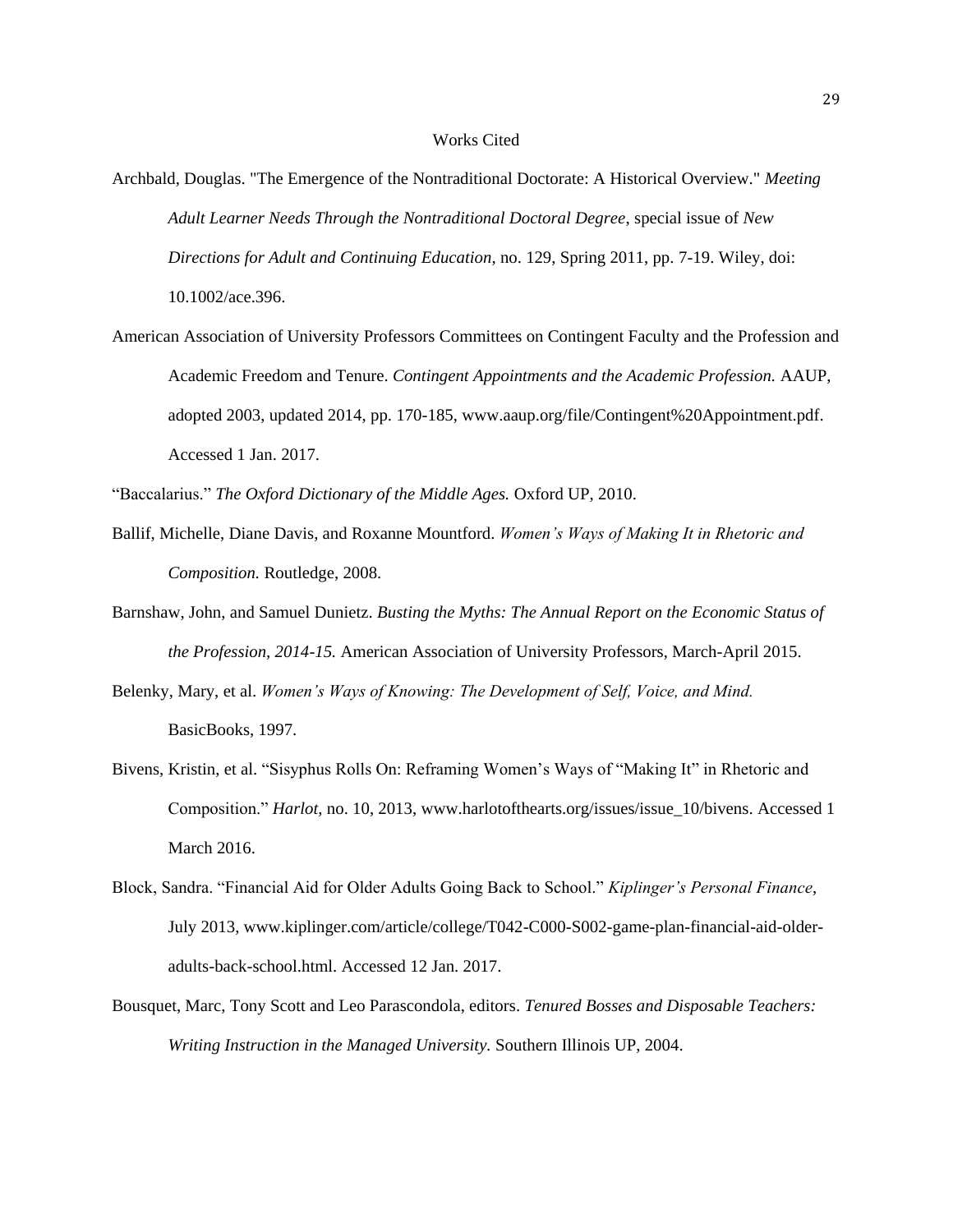Coalition on the Academic Workforce (CAW). *A Portrait of Part-Time Faculty Members: A Summary of Findings on Part-Time Respondents to the Coalition on the Academic Workforce Survey of Contingent Faculty Members and Instructors.* June 2012.

www.academicworkforce.org/CAW\_portrait\_2012.pdf. Accessed 1 Feb. 2016.

- Creswell, John W., and Dana L. Miller. "Determining Validity in Qualitative Inquiry." *Theory Into Practice*, vol. 39, no. 5, Summer 2000, pp. 124-130.
- Curtis, John. W. "The Employment Status of Instructional Staff Members in Higher Education, Fall 2011." *American Association of University Professors*. Apr. 2014, www.aaup.org/sites/default/files/files/AAUP-InstrStaff2011-April2014.pdf. Accessed 15 Mar. 2016.

Enos, Theresa. *Gender Roles and Faculty Lives in Rhetoric and Composition.* Southern Illinois UP, 1996.

Evans, Tess, et al. "Connecting, Cultivating, Creating: Research on the Meandering Paths of Nontraditional Academic Women." 68<sup>th</sup> Annual Conference on College Composition and Communication, National Council of Teachers of English, 17 March 2017, Oregon Convention Center, Portland, OR. Research Session.

---. "Women's Ways of Making It (Off the Tenure Track)." 2015 Feminism and Rhetoric Conference, 31 Oct. 2015, Arizona State University. Collaborative/Interactive Session.

- Flaherty, Colleen. "Legislation in Two States Seeks to Eliminate Tenure in Public Higher Education." *Inside Higher Ed*., 13 Jan. 2017, www.insidehighered.com/news/2017/01/13/legislation-twostates-seeks-eliminate-tenure-public-higher-education. Accessed 15 Jan. 2017.
- ---. "Wisconsin Faculty Incensed by Motion to Eliminate Tenure from State Statute." *Inside Higher Ed*. June 1, 2015, www.insidehighered.com/news/2015/06/01/wisconsin-faculty-incensed-motioneliminate-tenure-state-statute. Accessed 1 Jan. 2017.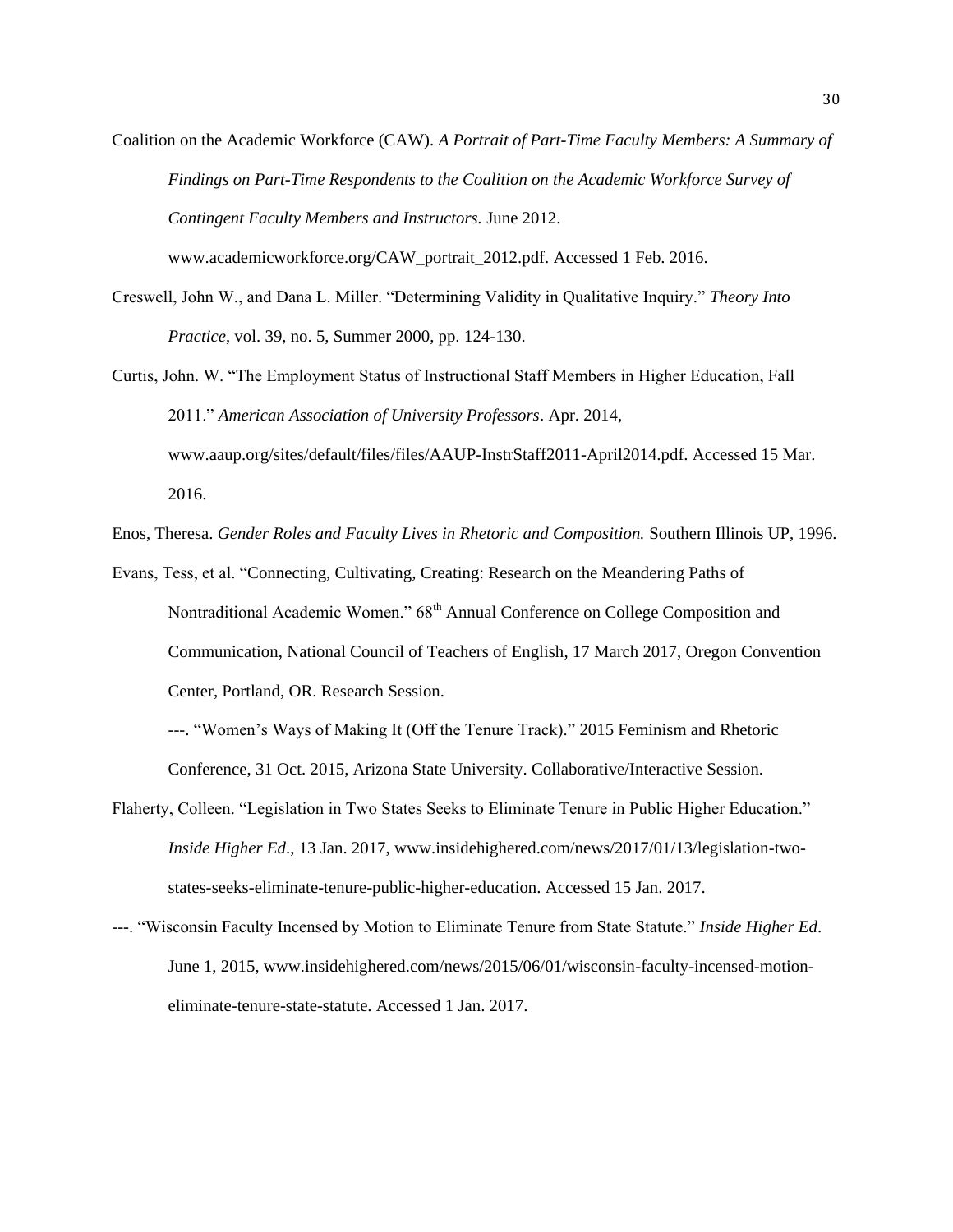- Gino, Francesca and Alison Wood Brooks. "Lean in to be Stretched Thin? One Reason for Fewer Women in Positions of Power: They Have More Goals in Life." *Scientific American*, 3, Nov. 2015, www.scientificamerican.com/article/lean-in-to-be-stretched-thin/. Accessed 24 June, 2017.
- Golde, Chris M. and George Walker, *Envisioning the Future of Doctoral Education: Preparing Stewards of the Discipline, Carnegie Essays on the Doctorate*, Jossey-Bass, 2006,

Golde, Chris M. "Preparing Stewards of the Discipline." Golde and Walker, pp. 3-20.

Lunsford, Andrea A. "Rethinking the Ph.D. In English." Golde and Walker, pp. 357-369.

- Miller, Susan. "Sad Women in the Basement: Images of Composition Teaching." *Textual Carnivals: The Politics of Composition*. Southern Illinois UP, 1991, pp. 121-141.
- National Science Foundation (NSF). National Center for Science and Engineering Statistics. *Doctorate Recipients from U.S. Universities: 2014*. Special Report NSF 16-300, www.nsf.gov/statistics/2016/nsf16300/. Accessed 1 Feb. 2016.

---. "Table 6: Doctorates Awarded, by State or Location, Broad Field of Study, and Sex of

- Doctorate Recipients: 2015." Mar. 2016, www.nsf.gov/statistics/2017/nsf17306/datatables/tab-06.htm. Accessed 1 Nov. 2016.
- ---. "Table 13: Doctorate Recipients, by Subfield of Study: 2005-15." Mar. 2016, www.nsf.gov/statistics/2017/nsf17306/data/tab13.pdf. Accessed 1 Nov. 2016.
- ---. "Table 27: Median Age of Doctoral Recipients, by Broad Field of Study, Sex, Citizenship Status, Ethnicity, and Race: 2014." Dec. 2015, www.nsf.gov/statistics/2016/nsf16300/data/tab27.pdf. Accessed 1 Feb. 2016.
- ---. "Table 37: Doctorate Recipients' Sources of Financial Support, by Sex and Broad Field of Study: 2015." Mar. 2016, www.nsf.gov/statistics/2016/nsf16300/data/tab37.pdf. Accessed 1 Nov. 2016.
- Offerman, Michael. "Profile of the Nontraditional Doctoral Degree Student." *Meeting Adult Learner Needs Through the Nontraditional Doctoral Degree*, special issue of *New Directions for Adult and Continuing Education*, no. 129, Spring 2011, pp. 21-30. Wiley, doi: 10.1002/ace.397.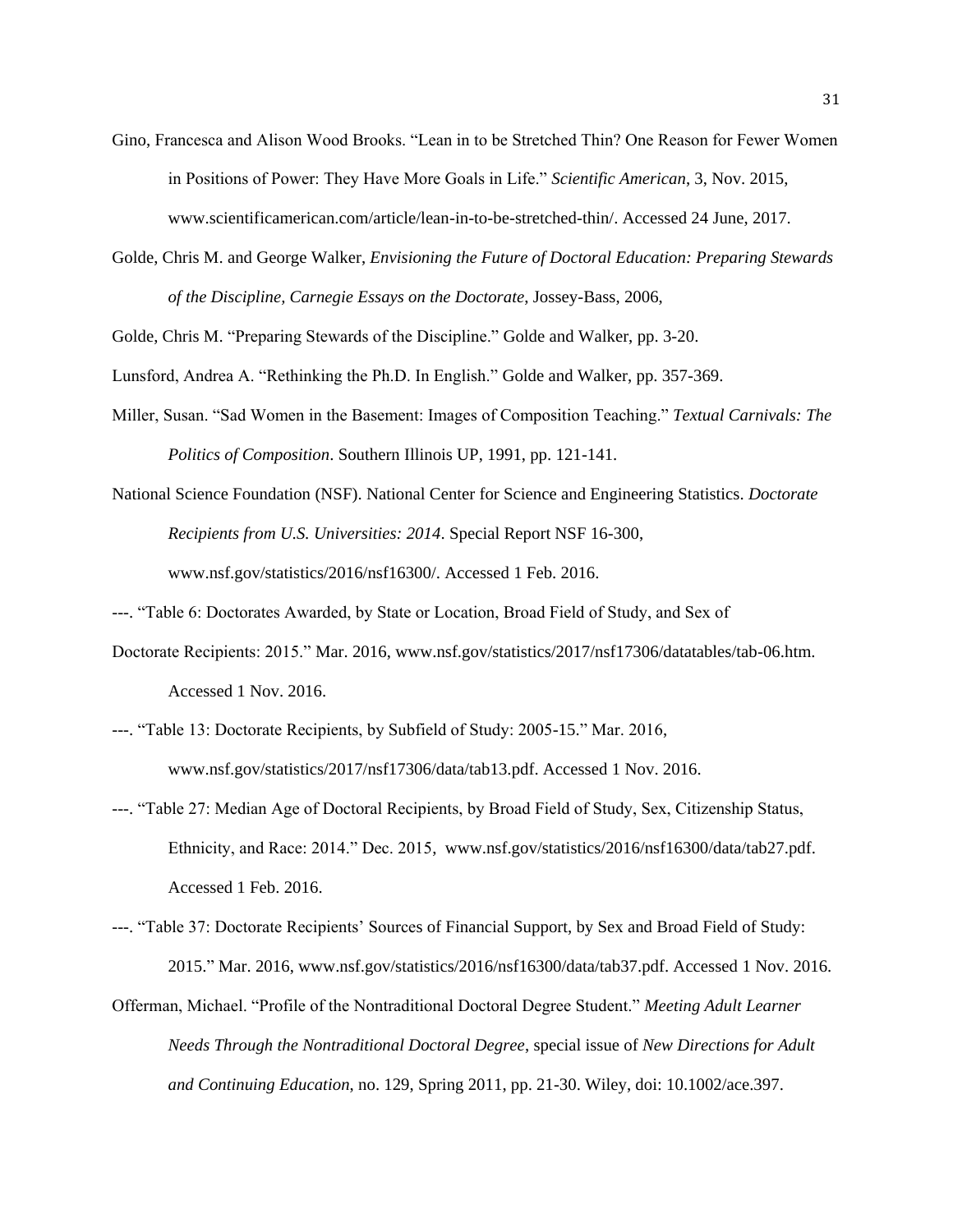- Perna, Laura W. "The Relationship between Family Responsibilities and Employment Status Among College and University Faculty." *Journal of Higher Education*, vol. 72, no. 5, 2001, pp. 584-611.
- Sousa, David. The Assessment of Factors Affecting Participation in Higher Education by Older Adults. Dissertation, University of Nevada, 2003. UMI, 2003. AAT 3090888.

Taylor, Crispin. "Heeding the Voices of Graduate Students and Postdocs." Golde and Walker, pp. 46-61.